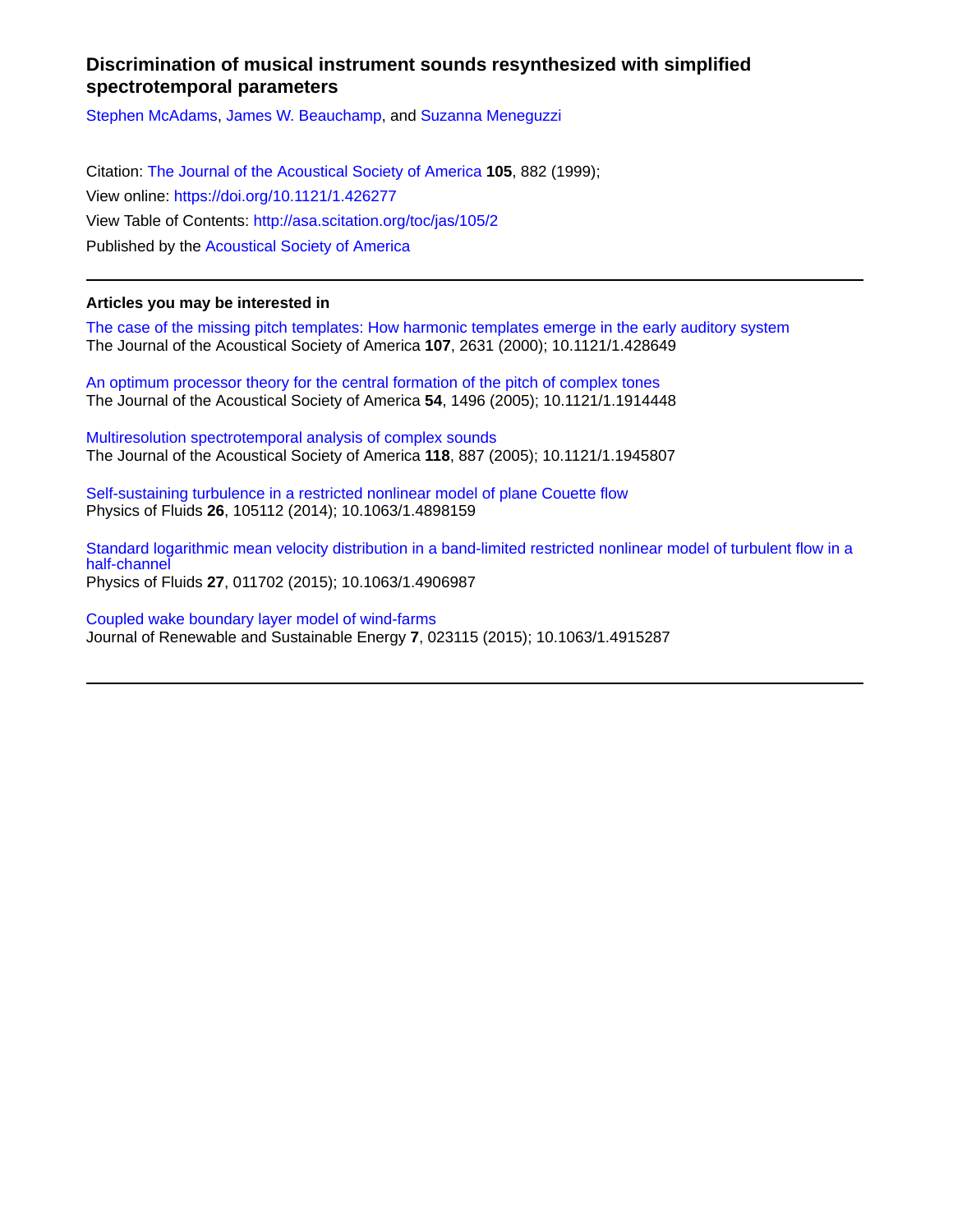# **Discrimination of musical instrument sounds resynthesized** with simplified spectrotemporal parameters<sup>a)</sup>

#### Stephen McAdams<sup>b)</sup>

*Laboratoire de Psychologie Expe´rimentale (CNRS), Universite´ Rene´ Descartes, EPHE, 28 rue Serpente, F-75006 Paris, France and Institut de Recherche et de Coordination Acoustique/Musique (IRCAM/CNRS), I place Igor-Stravinsky, F-75004 Paris, France*

## James W. Beauchampb)

*School of Music and Department of Electrical and Computer Engineering, University of Illinois at Urbana-Champaign, 2136 Music Building, 1114 West Nevada Street, Urbana, Illinois 61801*

#### Suzanna Meneguzzi

*Laboratoire de Psychologie Expe´rimentale (CNRS), Universite´ Rene´ Descartes, EPHE, 28 rue Serpente, F-75006 Paris, France and IRCAM, I place Igor-Stravinsky, F-75004 Paris, France*

(Received 17 November 1997; revised 21 September 1998; accepted 23 September 1998)

The perceptual salience of several outstanding features of quasiharmonic, time-variant spectra was investigated in musical instrument sounds. Spectral analyses of sounds from seven musical instruments (clarinet, flute, oboe, trumpet, violin, harpsichord, and marimba) produced time-varying harmonic amplitude and frequency data. Six basic data simplifications and five combinations of them were applied to the reference tones: amplitude-variation smoothing, coherent variation of amplitudes over time, spectral-envelope smoothing, forced harmonic-frequency variation, frequency-variation smoothing, and harmonic-frequency flattening. Listeners were asked to discriminate sounds resynthesized with simplified data from reference sounds resynthesized with the full data. Averaged over the seven instruments, the discrimination was very good for spectral envelope smoothing and amplitude envelope coherence, but was moderate to poor in decreasing order for forced harmonic frequency variation, frequency variation smoothing, frequency flattening, and amplitude variation smoothing. Discrimination of combinations of simplifications was equivalent to that of the most potent constituent simplification. Objective measurements were made on the spectral data for harmonic amplitude, harmonic frequency, and spectral centroid changes resulting from simplifications. These measures were found to correlate well with discrimination results, indicating that listeners have access to a relatively fine-grained sensory representation of musical instrument sounds.  $\odot$  1999 Acoustical Society of America. [S0001-4966(99)00202-7]

PACS numbers: 43.66.Jh, 43.75.Wx [WJS]

#### **INTRODUCTION**

It has been traditional to view musical sounds in terms of a spectral model that describes them as a series of sinusoidal components, each having an amplitude and a frequency. Often, as is the case in this article, these sounds have frequencies which are harmonically related to a fundamental frequency, or at least approximately so. While many experiments on timbre have used fixed frequencies and fixed relative amplitudes (Miller and Carterette, 1975; Plomp, 1970; Preis, 1984; von Bismarck, 1974), analyses of musical instrument sounds reveal that these parameters have a great deal of variation, leading to the conjecture that these variations are responsible, in large part, for the uniqueness of the individual sounds.

For example, we can think of the amplitudes  $(A)$  and frequencies  $(f)$  varying over time  $(t)$  and having two parts, a smoothly or slowly moving part  $(1)$  and a more rapidly changing microvariation part  $(2)$ :

$$
A_k(t) = A \, 1_k(t) + A \, 2_k(t),\tag{1}
$$

$$
f_k(t) = f1_k(t) + f2_k(t),
$$
\n(2)

where *k* refers to the harmonic number. Alternatively, since we consider only quasiharmonic sounds here, we can also break the frequency into two other parts:

$$
f_k(t) = k \overline{f_0}(t) + \Delta f i_k(t),
$$
\n(3)

where  $f_0$  is the fundamental frequency averaged over several harmonics and  $\Delta f i_k$  is an inharmonic frequency deviation, both varying over time.

Figure 1 gives a block diagram of a spectral representation model using the parameters of Eqs.  $(1)$  and  $(2)$ , which is also an additive, sine-wave-synthesis model. The question to be explored in this article is: to what degree can these parameters be simplified, without making them discriminable, with respect to sounds containing the full amount of information? A given sound can be reconstituted with high quality from the full representation using time-varying additive synthesis. However, such a representation is quite data inten-

a)Portions of these results were presented at the 133rd meeting of the Acoustical Society of America (Beauchamp et al., 1997).

b) Address correspondence to either S. McAdams at IRCAM (Electronic mail: smc@ircam.fr) or to J. Beauchamp at UIUC (Electronic mail: j-beauch@uiuc.edu).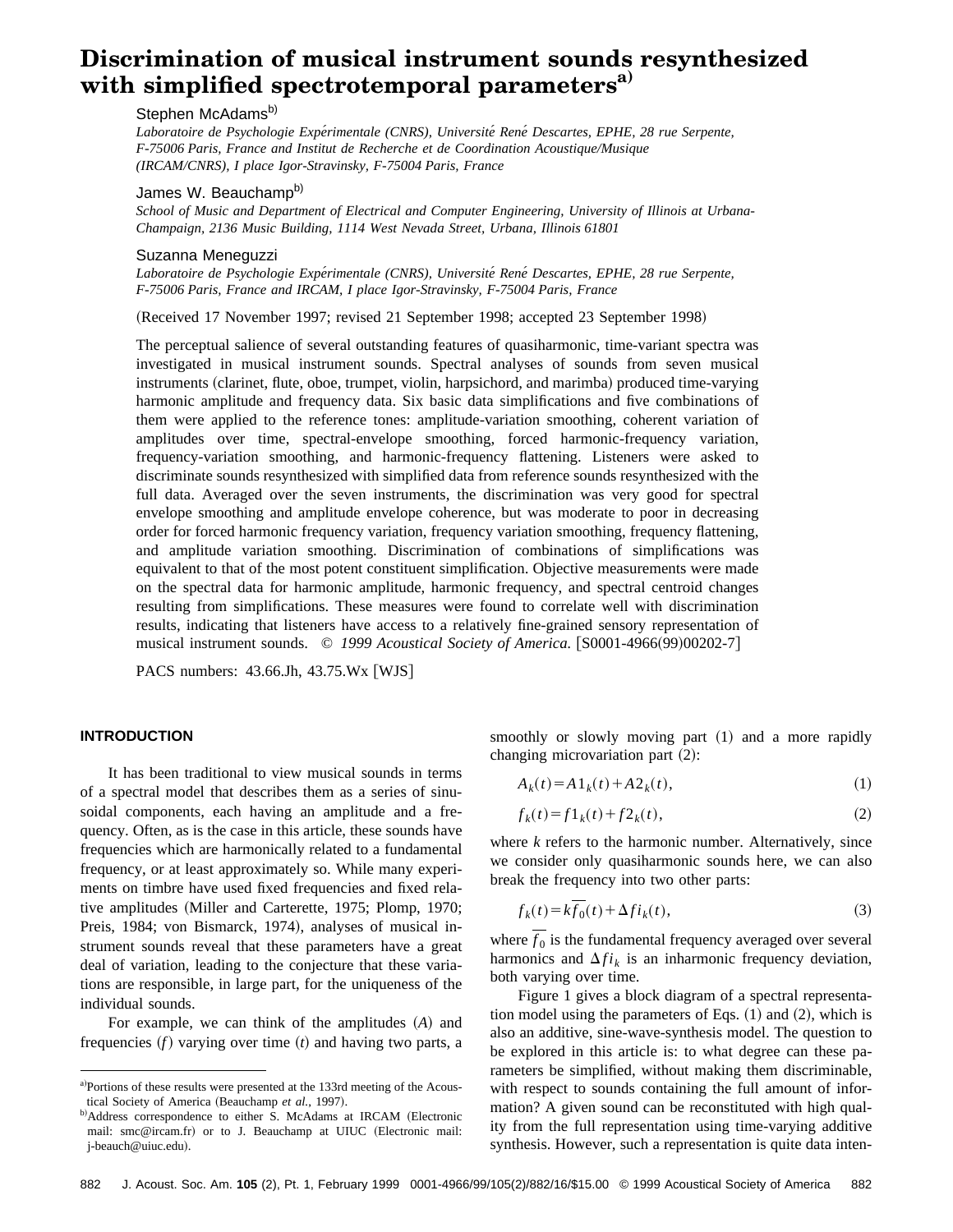

FIG. 1. Spectral-representation model using smooth and microvariation envelopes for amplitude and frequency. Each harmonic  $k$  is summed with the others to form the total output by additive synthesis.

sive. Any possibility of reducing the data would alleviate storage problems and accelerate the process of synthesis, which is particularly important for real-time sound synthesis. Also, one might hope that such simplifications would lead to the possibility of streamlined synthesis control using a few well-chosen, perceptually relevant parameters. Most important for us, however, is that knowledge about the sensitivity of human listeners to certain kinds of sound simplifications may provide clues for understanding the sensory representation of musical sounds. Specifically, this study is aimed at determining the relative perceptual importance of various spectrotemporal features which we have suspected are important for making timbral distinctions and for judging sound quality.

A few researchers have already addressed the problem of perceptually relevant data reduction using discrimination paradigms. Grey and Moorer (1977) used a rectangularwindow, heterodyne-filter analysis algorithm and timevarying additive synthesis to prepare their stimuli based on 16 sounds from various bowed-string, woodwind, and brass instruments of duration 0.28 to 0.40 s. They asked their subjects (musical listeners) to discriminate between five versions of the sounds:  $(1)$  the digitized original analog tape recording,  $(2)$  a complete synthesis using all time-varying amplitude and frequency data resulting from the analysis stage,  $(3)$ a synthesis using a small number of line-segment approximations to the amplitude and frequency envelopes,  $(4)$  the same modification as version  $(3)$  with removal of lowamplitude initial portions of attack transients, and  $(5)$  the same modification as  $(3)$  with frequencies fixed in harmonic relation to the fundamental frequency (frequency-envelope flattening). Listeners heard four tones in two pairs and had to determine which pair contained a different tone. They were allowed to respond ''no difference heard.'' Discrimination scores were computed as the probability that the correct interval was chosen plus half the probability that a no difference response was given (ostensibly to simulate random guessing on those trials).

An important result was the low discrimination scores for comparisons of versions  $(2)$  and  $(3)$ , which ranged from  $0.48$  to  $0.80$  (depending on the instrument), with an average of only 0.63. This indicated that microvariations in amplitude and frequency are usually of little importance, implying the possibility for significant data reduction. However, the authors gave no algorithm for fitting the straight lines to the data or criteria for error, but stated only that the number of segments varied between four and eight per parameter over each tone's duration. Also, since the tones were short and some segments were needed to fit attack transients, it is not clear how these results can be extrapolated for longer sounds. Discrimination rates between versions  $(3)$  and  $(4)$  and between  $(3)$  and  $(5)$  were similarly low, averaging 0.65 (range:  $0.55$  to  $0.74$ ) and  $0.68$  (range: 0.56 to 0.92), respectively. The results indicated that there were significant differences among the 16 instruments.

In general, discrimination rates for single simplifications were low, and relatively high rates (above  $0.85$ ) only occurred for multiple simplifications. For example, the average discrimination rate between versions  $(1)$  and  $(5)$ , where three simplifications were combined, was 0.86. From our experience, these figures seem low. We can only conjecture that this was due to the short tones used, to noise on the analog tape used for stimulus presentation which may have masked some parameter variation details, and perhaps even to the experimental instructions which specifically oriented listeners toward differences in quality of articulation and playing style rather than toward any audible difference.

Charbonneau (1981) extended Grey and Moorer's study [based on their version  $(3)$  representation] by constructing instrumental sounds that maintained their global structure, while simplifying the microstructure of the amplitude and frequency envelopes of each harmonic partial. The first simplification was applied to the components' amplitude envelopes, each component having the same amplitude envelope (calculated as the average harmonic-amplitude envelope) scaled to preserve its original peak value and start- and end times. (This is similar to our amplitude-envelope coherence simplification; see Sec. I below.) The second simplification was similarly applied to the frequency envelopes, each having the same relative frequency variation as the fundamental, meaning that the sound remained perfectly harmonic throughout its duration (similar to our frequency-envelope coherence simplification; see Sec. I below). The third simplification resulted from fitting the start- and end-time data to fourth-order polynomials. Listeners were asked to evaluate the timbral differences between original version  $(3)$  and simplified sounds on a scale from  $\theta$  (no difference) to 5 (large difference). Results indicated that the amplitudeenvelope simplification had the greatest effect. However, as for the Grey and Moorer study, the strength of the effect depended on the instrument.

Sandell and Martens (1995) used a different approach to data reduction. The harmonic time-frequency representation derived from a phase-vocoder analysis was treated as a data matrix that could be decomposed into a number of linearly recombinable principal components from either a temporal or a spectral perspective. The recombination of the appropriately weighted principal components can be used to regenerate the signal of a given instrument sound. These authors estimated the number of principal components necessary to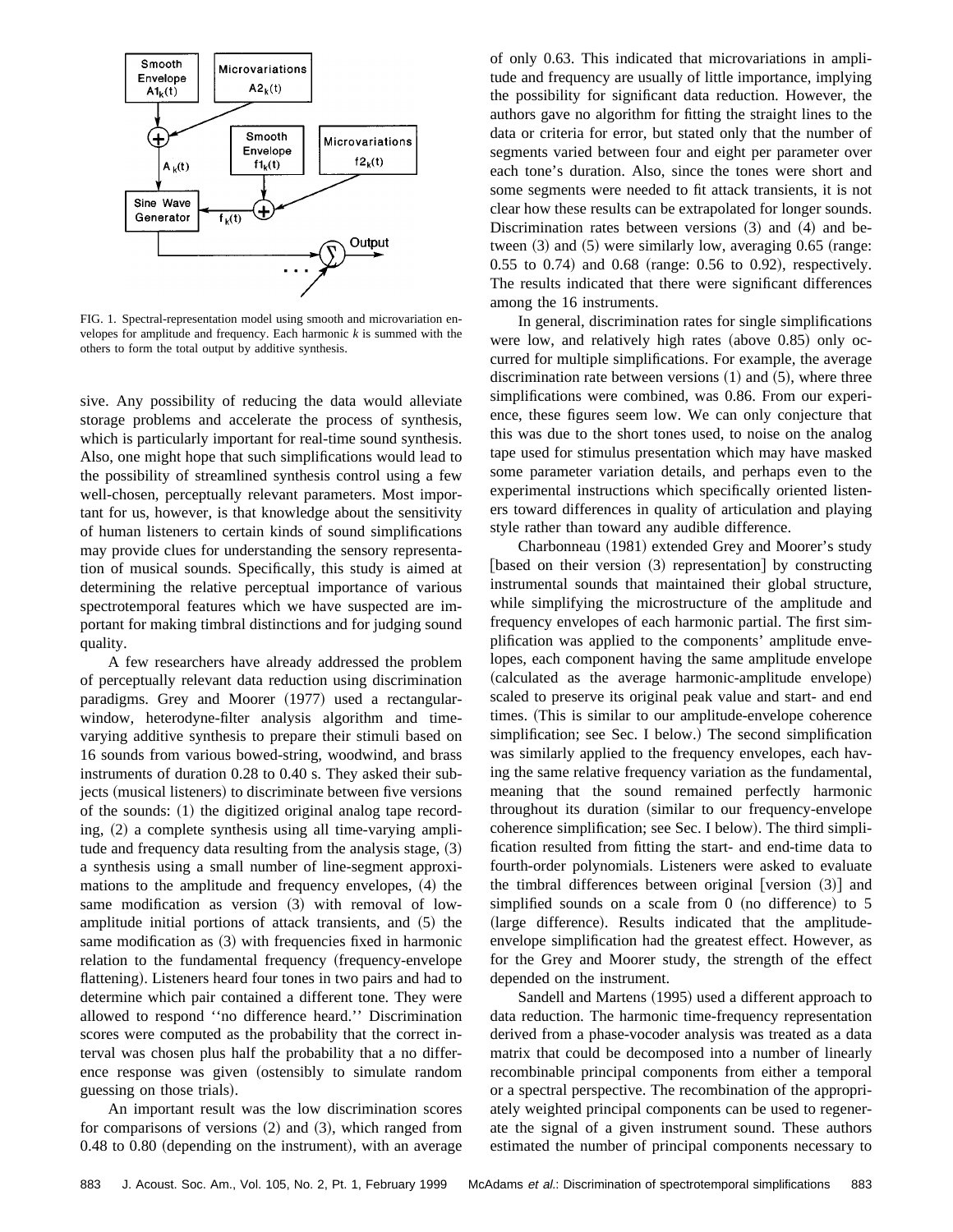achieve a simplified sound that was not reliably discriminated from a sound reconstructed from the full (though down-sampled) analysis data. From these results, they could then compute the proportion of data reduction possible without compromising perceived sound quality. They achieved considerable data reduction for the three instruments tested, but the amount varied a great deal across instruments. One interpretation problem that often plagues perceptually oriented principal components analyses on acoustic data (see also, Repp, 1987) is that the perceptual nature and relevance of the individual components is most often difficult to conceive. For example, it is not clear that they could represent perceptual dimensions with clearly defined acoustic characteristics along which stimuli could be varied intuitively in sound synthesis.

This reservation notwithstanding, the results of these three studies demonstrate that timbre changes result from simplification of the signal representation. In fact, it is clear from the two earlier studies that the simplifications performed on temporal parameters, and specifically on timevarying functions of amplitude and frequency, influence to a greater or lesser degree the discrimination of musical sounds.

In the present study, we sought to determine precisely the extent to which simplified spectral parameters affect the perception of synthesized instrumental sounds, using tones of 2-s duration and without the use of straight-line approximations. We measured the discrimination of several kinds of simplifications for sounds produced by instruments of various families of resonators (air column, string, bar) and types of excitation (bowed, blown, struck). Two of the simplifications we chose (amplitude-envelope coherence and spectralenvelope smoothness) were derived from previous studies on timbre perception and corresponded to acoustic parameters that are highly correlated with perceptual dimensions revealed by multidimensional scaling techniques (Grey and Gordon, 1978; Iverson and Krumhansl, 1993; Krimphoff *et al.*, 1994; McAdams *et al.*, 1995). The other four simplifications related to the perceptibility of microvariations of amplitude and frequency over time, with much having been written about the latter (Brown, 1996; Dubnov and Rodet, 1997; McAdams, 1984; Sandell and Martens, 1995; Schumacher, 1992).

In addition, various combinations of these simplifications were applied to the sounds in groups of two, three, or four. We hypothesized that accumulated simplification along several perceptual dimensions would increase discrimination. Below, we present the technique used for analyzing and synthesizing the stimuli, followed by a description of the discrimination experiment. The results are then discussed in terms of musical synthesis and the perceptual representation of musical signals.

#### **I. ANALYSIS/SYNTHESIS METHOD**

Seven prototype musical instrument sounds were selected for analysis using a computer-based phase-vocoder method (Beauchamp, 1993). This phase vocoder is different than most in that it allows tuning of the fixed analysis frequency  $(f_a)$  to coincide with the estimated fundamental frequency of the input signal. The analysis method yields the frequency deviations between harmonics of this analysis frequency and the corresponding frequency components of the input signal, which are assumed to be at least approximately harmonic relative to its fundamental.

#### **A. Signal representation**

For each sound, an analysis frequency was chosen that minimized the average of the harmonic frequency deviations. Thus, a time-varying representation was achieved for each sound according to the formula

$$
s(t) = \sum_{k=1}^{K} A_k(t) \cos \left( 2 \pi \int_0^t (kf_a + \Delta f_k(t) dt) + \theta_k(0) \right),
$$
\n(4)

where

 $s(t)$  = sound signal,

 $t$ = time in s,

 $k=$ harmonic number,

 $K=$ number of harmonics,

 $A_k(t)$  is the amplitude of the *k*th harmonic at time *t*,  $f_a$ =analysis frequency,

 $\Delta f_k(t)$  is the *k*th harmonic's frequency deviation, such that  $kf_a + \Delta f_k(t)$  is the exact frequency of the *k*th harmonic, and

 $\theta_k(0)$  is the initial phase of the *k*th harmonic.

The parameters used for synthesis that were simplified in this study are  $A_k(t)$  and  $\Delta f_k(t)$ . No attempt was made to simplify  $\theta_k(0)$ . Although  $A_k(t)$  and  $\Delta f_k(t)$  were only stored as samples occurring every  $1/(2f_a)$  s, the signal was approximated with reasonable accuracy at a much higher resolution (sample frequency  $22 050$  or  $44 100$  Hz) by using linear interpolation between these values. Synthesis was accomplished by additive (or Fourier) synthesis of the harmonic sine waves.

#### **B. Prototype sounds**

Sounds of the instruments clarinet, flute, harpsichord, marimba, oboe, trumpet, and violin were selected in order to have one representative from each of several families of instruments whose tones are at least approximately harmonic. Five of the sounds were taken from the McGill University Master Samples recordings, one from Prosonus (oboe), and one (trumpet) had been recorded at the UIUC School of Music. An attempt was made to select sounds that were of high quality, that represented the instruments well, and that had fundamental frequencies close to  $311.1$  Hz (E-flat 4), a note within the normal playing range of these instruments.<sup>1</sup> Since synthesis was accomplished by an additive method based on Eq.  $(1)$ , it was easy to alter the stimuli's fundamental frequencies  $(f_a)$  to be exactly 311.1 Hz. Table I gives some basic characteristics of the prototype sound signals.

#### **C. Analysis method**

The phase vocoder method used for analysis consists of the following steps: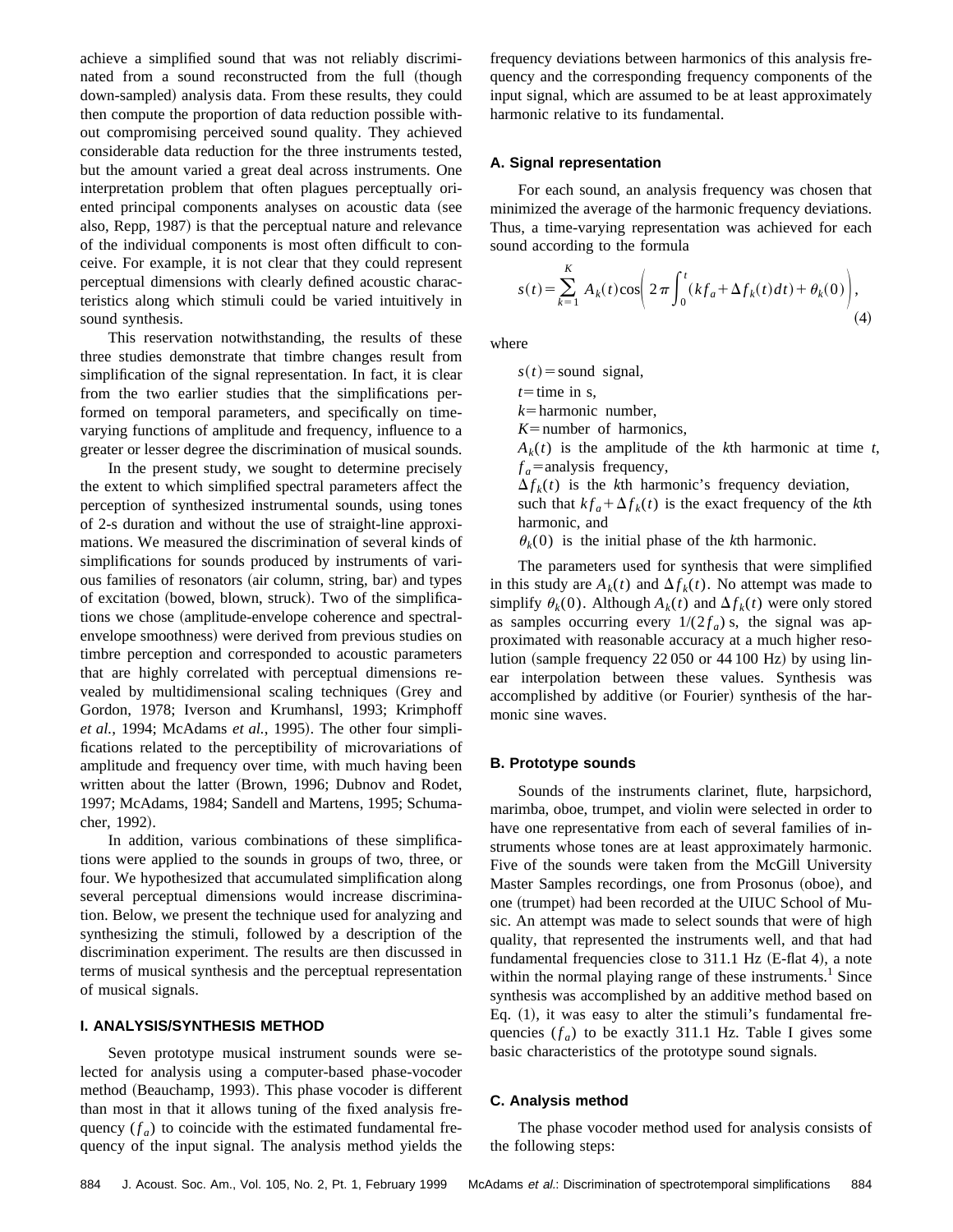TABLE I. Data for the seven instrument sounds used in the study. For McGill source recordings, the numbers indicate volume:track-index. For Prosonus recordings, they indicate woodwinds volume:band-index. Attack  $(t<sub>1</sub>)$  is the time in the original sound at which the attack was estimated to end. Decay  $(t<sub>2</sub>)$  is the time in the original sound at which the decay was estimated to begin. The marimba and harpsichord, being impulsively excited instruments, have no sustain portions. The marimba, being shorter than the target 2-s duration, was stretched rather than shortened, and so the attack and decay values were not used.

|                  | Source of<br>original<br>recording | Original<br>fundamental<br>frequency<br>(Hz) | Original<br>duration<br>of<br>sound,<br>$t_L(s)$ | Number of<br>harmonics<br>used in<br>analysis, $K$ | Attack.<br>$t_1$ (s) | Decay,<br>$t_2$ (s) |
|------------------|------------------------------------|----------------------------------------------|--------------------------------------------------|----------------------------------------------------|----------------------|---------------------|
| Clarinet (Cl)    | $McGill (2:10-14)$                 | 311.4                                        | 3.81                                             | 70                                                 | 0.05                 | 3.50                |
| $Flute$ $(Fl)$   | $McGill (9:86-04)$                 | 311.0                                        | 2.31                                             | 70                                                 | 0.25                 | 2.10                |
| Harpsichord (Hc) | McGill (11:95-06)                  | 311.1                                        | 2.97                                             | 70                                                 | 0.04                 | 2.97                |
| Marimba (Mb)     | McGill (3:04-23)                   | 312.2                                        | 1.83                                             | 70                                                 | $\cdots$             | $\cdots$            |
| Oboe (Ob)        | Prosonus $(W1:04-04)$              | 311.8                                        | 2.98                                             | 30                                                 | 0.15                 | 2.20                |
| Trumpet (Tp)     | <b>UIUC</b>                        | 350.0                                        | 2.43                                             | 31                                                 | 0.32                 | 1.30                |
| Violin (Vn)      | McGill $(9:63-03)$                 | 311.1                                        | 4.94                                             | 66                                                 | 0.22                 | 4.10                |

- $(1)$  Band-limited interpolation of the input signal to produce a power-of-two number of samples per analysis period  $(1/f_a)$ , which is the lowest possible to exceed the number of original samples in this time interval.
- ~2! Segmentation of the input signal into contiguous frames whose lengths are equal to twice the analysis period  $(2/f_a)$  and which overlap by half an analysis period  $(f_a/2)$ .
- $(3)$  Multiplication of each signal frame by a Hamming window function whose length is two analysis periods  $(2/f_a)$ .
- $(4)$  Fast Fourier transform  $(FFT)$  of the resulting product to produce real and imaginary components at frequencies 0,  $f_a/2$ ,  $f_a$ ,  $3f_a/2$ ,...,  $f_s/2 - f_a$ , where  $f_s$  is the sampling frequency. Components which are not positive integer multiples of  $f_a$  are discarded.
- ~5! Right-triangle solution of each retained real and imaginary part to give the amplitude and phase of each harmonic.
- $(6)$  Computation of the frequency deviation for each harmonic by a trigonometric identity which essentially gives the difference in phase between frames for each harmonic.
- ~7! Storage of the harmonic-and frequency-deviation data in an ''analysis file.'' The number of harmonics stored is less than  $f_s/(2f_a)$ . The analysis file for each sound is the basis for further sound processing.

Further details of this procedure are discussed by Beauchamp (1993).

The analysis system may be viewed as a set of contiguous bandpass filters which have identical bandwidths  $(f_a)$ and are centered at the harmonics of the analysis frequency  $(f_a)$ . The basic assumption is that the signal consists of harmonic sine waves which line up with the filters such that each filter outputs one of the sine waves. The analysis gives the amplitude and frequency of each sine wave. When the sine waves are summed, the signal is almost perfectly reconstructed. In fact, the sine-wave sum can be viewed as that created by processing the input signal by the sum of the bandpass-filter characteristics. It can be shown that this sum is flat within  $\pm 1$  dB over the range  $[f_a/2, f_s/2]$ . Figure 2 shows a block diagram of the basic analysis/ synthesis system and Fig. 3 shows a typical set of amplitude and frequency data.

#### **D. Types of simplification**

Spectral simplifications were performed on the analysis data, after which the sounds were synthesized by the additive method. In order that sound duration would not be a factor in the study, most of the sounds were shortened to a 2-s duration by resampling the analysis data. Rather than resampling at a uniform rate, the sounds were resampled to preserve their attack and decay portions and shorten their interior portions while retaining their microstructural variations in amplitude and frequency. This was done by first observing the sound's rms amplitude given by

$$
A_{\rm rms}(t) = \sqrt{\sum_{k=1}^{K} A_k^2(t)},
$$
\n(5)

and then identifying by eye the time intervals corresponding to the attack and decay as  $(0,t_1)$  and  $(t_2,t_L)$  (see Table I for chosen values of  $t_1$  and  $t_2$ ), where  $t_L$  is the original sound duration. The marimba was an exception to this procedure, since its original duration was 1.83 s. The data for this instrument were simply stretched to obtain a duration of 2 s,



FIG. 2. Method for time-varying spectral analysis that yields the amplitude and frequency deviations for each harmonic *k*. The exact frequency for harmonic *k* is given by  $f_k = k f_a + \Delta f_k(t)$ , where  $f_a$  is the analysis fundamental frequency.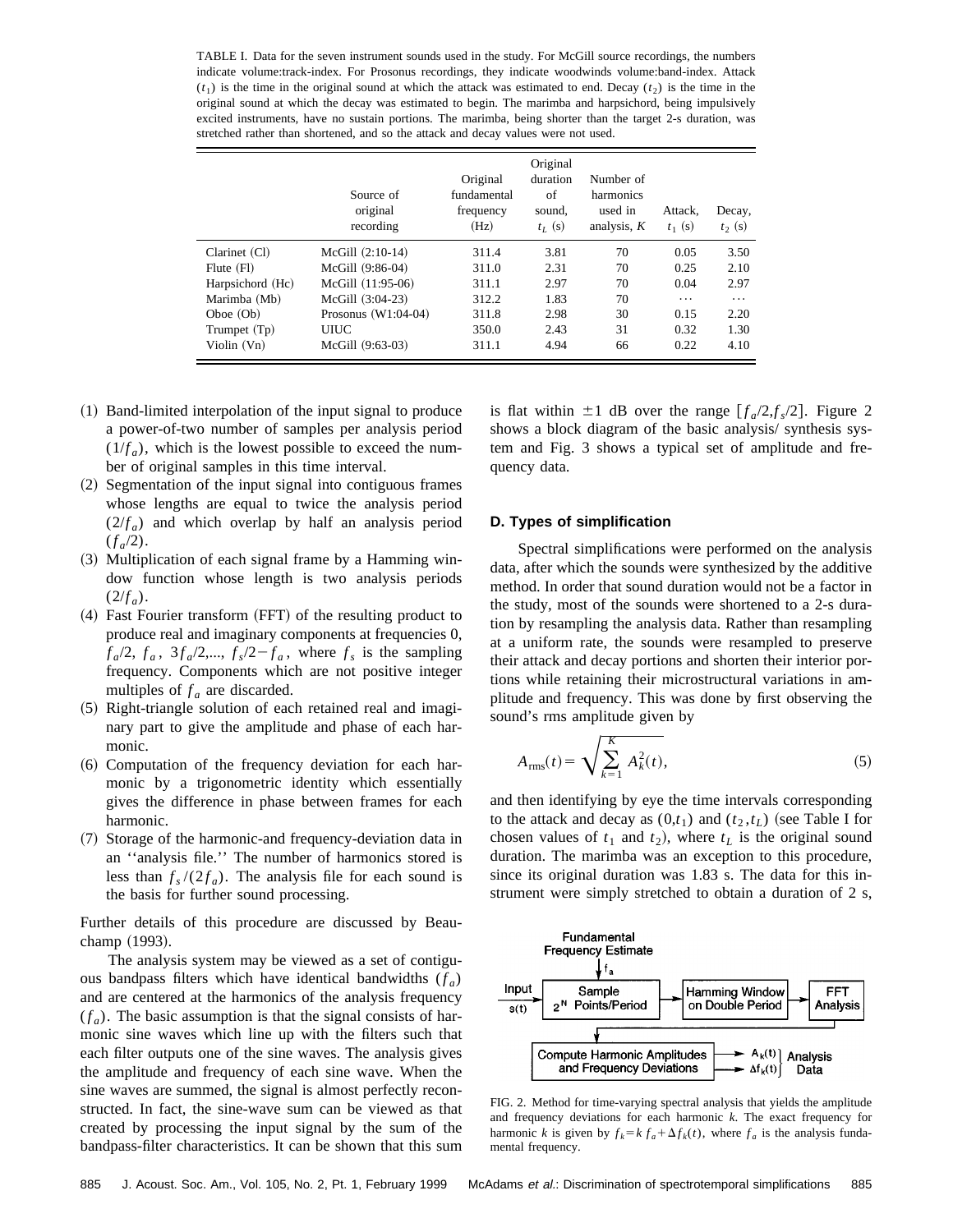

FIG. 3. Example spectral-analysis data for original violin tone (left column: first harmonic; right column: fourth harmonic; upper row: amplitude envelopes; lower row: frequency envelopes). Note the difficulty in reliably estimating the frequency of harmonic 4 when its amplitude approaches zero. Attack ( $t_1$ ) and decay  $(t_2)$  boundaries are indicated.

and no notable degradation of the musical quality of the original was noted by the authors.

Second, for each harmonic amplitude and frequency deviation, the time intervals  $(t_1, t_1+2)$  and  $(t_2-2, t_2)$  were cross-faded using a cubic function to minimize any discontinuities. Thus, between the times  $t_1$  and  $t_2$ , the sound was transformed from what it sounded like in the region of time  $t_1$  to what it sounded like in the region of time  $t_2$  over a period of  $2-(t_1+t_L-t_2)$  s. This gave each sound a total duration of 2 s. In order for this method to work properly, we assumed that each sound had a microstructure which was statistically uniform over the interval  $(t_1, t_2)$ . Since the sounds selected had no vibrato, this assumption seemed to be valid, and the resulting synthesized sounds were judged by the authors to be free of artifacts. Details on the durationshortening algorithm are given in Appendix A. Figure 4 shows a set of data corresponding to Fig. 3 after application of the duration-shortening algorithm. Note that  $t_1$  and  $t_2$  are indicated in Fig. 3.

Finally, the seven duration-equalized prototype sounds were compared, and amplitude multipliers were determined such that the sounds were judged by the authors to have equal loudness. When the sounds were synthesized with the shortened duration, the amplitude multipliers, and a synthesis fundamental frequency of 311.1 Hz, they were judged to be equal in loudness, pitch, and duration. (It should be mentioned, however, that this equalization was not central for the present study, since each discrimination pair was always derived from a single prototype sound.) The equalized sounds then served as the reference sounds for this study, and their corresponding data sets are henceforth referred to as the analysis data.

Six primary simplifications of the analysis data were performed prior to synthesis. Each of these simplifications constitutes a major reduction in the amount of data used for synthesis.

#### **1. Amplitude-envelope smoothness (AS)**

The objective of this operation was to remove microvariations or noise in the harmonic amplitude over time, as these had been shown to be perceptually salient in previous work by Charbonneau (1981). These envelopes  $A_k(t)$  were processed by a second-order recursive digital filter having a Butterworth response and a smoothing cutoff frequency of 10 Hz. This essentially removed all microdetail in the amplitude envelopes. However, we did not smooth the attack portions of the envelopes  $(0 \le t \le t_1)$  since we only wished to determine the importance of microdetail in the amplitude envelopes thereafter. Smoothing the attack portions would have slowed the attacks, unintentionally affecting discrimination of the simplified sounds from their corresponding reference sounds. In order to avoid discontinuity, the attack portion of each amplitude envelope was cross-faded into the subsequent smoothed portion over a few frame points corresponding to the delay of the filter. In this way, the attack portions were essentially unaltered by the smoothing operation (see Table I for  $t_1$  values).

## **2. Amplitude-envelope coherence (AC) (spectral envelope fixing)**

The objective was to test the effect of eliminating *spectral flux* (defined as the change in shape of a spectral envelope over time) without changing the rms amplitude envelope or the average spectrum. Spectral flux has been found to be an important perceptual dimension of timbre (Grey, 1977; Krumhansl, 1989; Krimphoff et al., 1994). To eliminate spectral flux, the amplitude envelope  $A_k(t)$  for each har-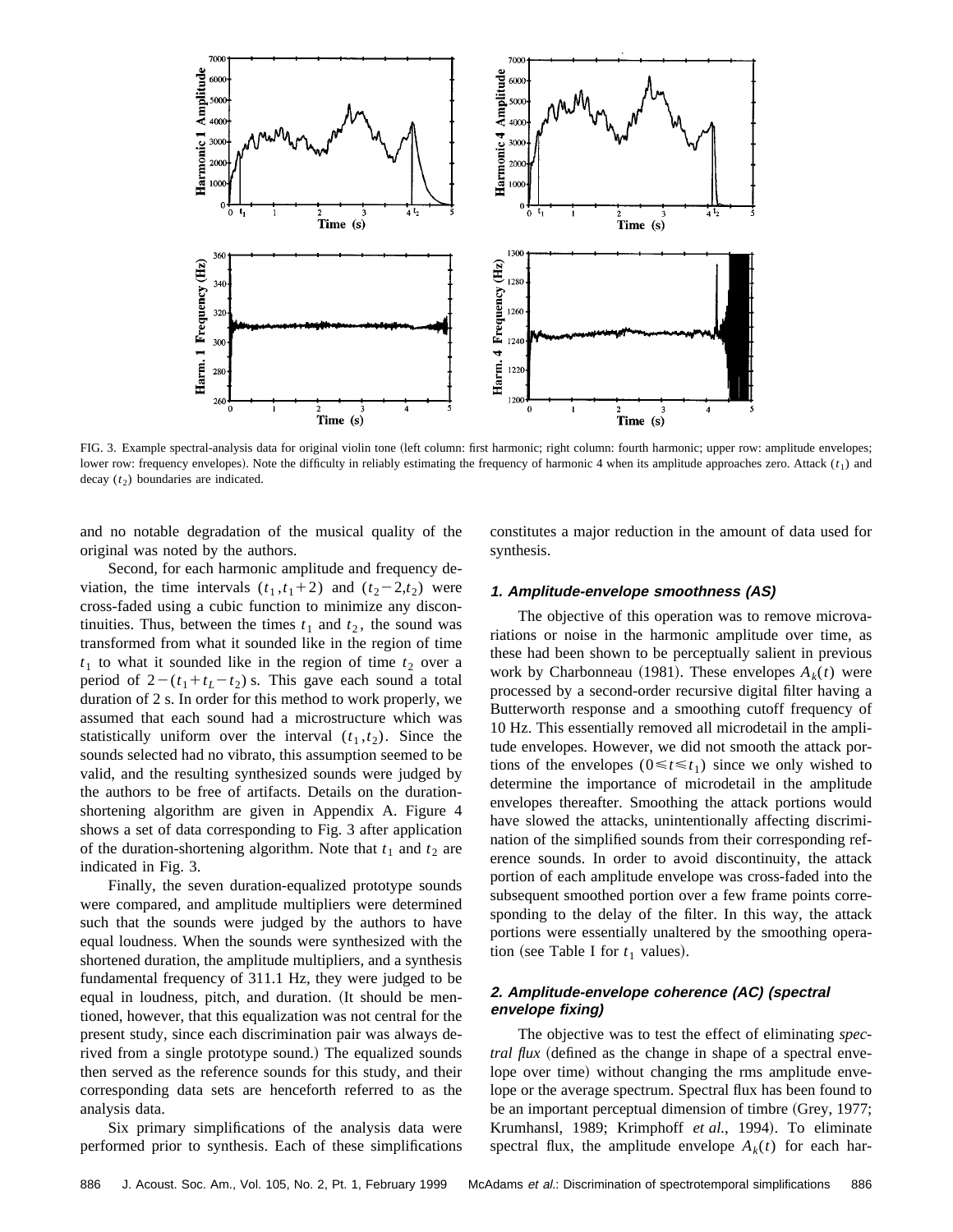

FIG. 4. Example spectral-analysis data for violin tone with duration reduced to 2 s (left column: first harmonic; right column: fourth harmonic; upper row: amplitude envelopes; lower row: frequency envelopes).

monic *k* was replaced by a function which was proportional to the rms envelope and the average amplitude of the harmonic. Thus, the harmonic-amplitude ratios  $[A_2(t)/A_1(t)]$ , etc. were fixed during the course of the sound. In addition, the amplitudes were scaled in order to preserve the rms envelope under this transformation. The formula for this transformation is:

$$
A_k(t) \leftarrow \frac{A_k A_{\text{rms}}(t)}{\sqrt{\sum_{k=1}^K \overline{A_k}^2}},\tag{6}
$$

where  $A_k$  signifies the time average of the *k*th harmonic amplitude over the sound's duration and  $\leftarrow$  signifies the replacement operation. Note that with this transformation, all amplitude envelopes of all harmonics have the same shape, albeit with different scale factors.

#### **3. Spectral envelope smoothness (SS)**

The question to be answered here is whether jaggedness or irregularity in the shape of a spectrum is perceptually important. For example, the clarinet has a characteristically ''jagged'' up-and-down spectral envelope due to weak energy in the low-order, even harmonics. A smoothing of this spectral envelope would give it more of a low-pass form. Spectral-envelope smoothness was found by Krimphoff *et al.*  $(1994)$  to correspond to the third dimension of Krumhansl's  $(1989)$  3D space. To test this, the time-varying spectra were smoothed with respect to frequency. To accomplish this, at each time frame each harmonic amplitude was replaced by the average of itself and its two neighbors (except for endpoint harmonics number 1 and *K*, where averages of themselves and their neighbors were used)

$$
A_1(t) \leftarrow \frac{A_1(t) + A_2(t)}{2},\tag{7a}
$$

$$
A_k(t) \leftarrow \frac{A_{k-1}(t) + A_k(t) + A_{k+1}(t)}{3}, \quad k \in \{1, K\}, \quad (7b)
$$

$$
A_K(t) \leftarrow \frac{A_{K-1}(t) + A_K(t)}{2}.
$$
 (7c)

This smoothing algorithm is not unique and may not be optimal, but it is perhaps the simplest one can imagine. According to this algorithm, the smoothest possible spectrum is one that follows a straight-line curve (i.e.,  $A_k = a + b \cdot k$ ), since such a spectral envelope would not be altered by this transformation.

Figure 5 compares the time-varying amplitude spectrum of a reference sound with those obtained after increasing amplitude-envelope smoothness, amplitude-envelope coherence, and spectral-envelope smoothness algorithms have been applied. The effect of these operations on the reference time-varying spectrum is readily apparent.

#### **4. Frequency envelope smoothness (FS)**

We wished to test the auditory importance of frequency microvariations in a parallel fashion to that of amplitude microvariations. Therefore, the envelopes  $\Delta f_k(t)$  were processed similarly to the  $A_k(t)$  envelopes in amplitudeenvelope smoothing described above, except that smoothing was done over the entire sound's duration, including the attack phase. This operation did not grossly affect the frequency variation during the attack, as amplitude-envelope smoothing would have affected amplitude variation during that period had it included the attack.

## **5. Frequency envelope coherence (FC) (harmonic frequency tracking)**

Here, we wanted to test the discriminability of inharmonicity among a sound's partials, even if it sometimes occurs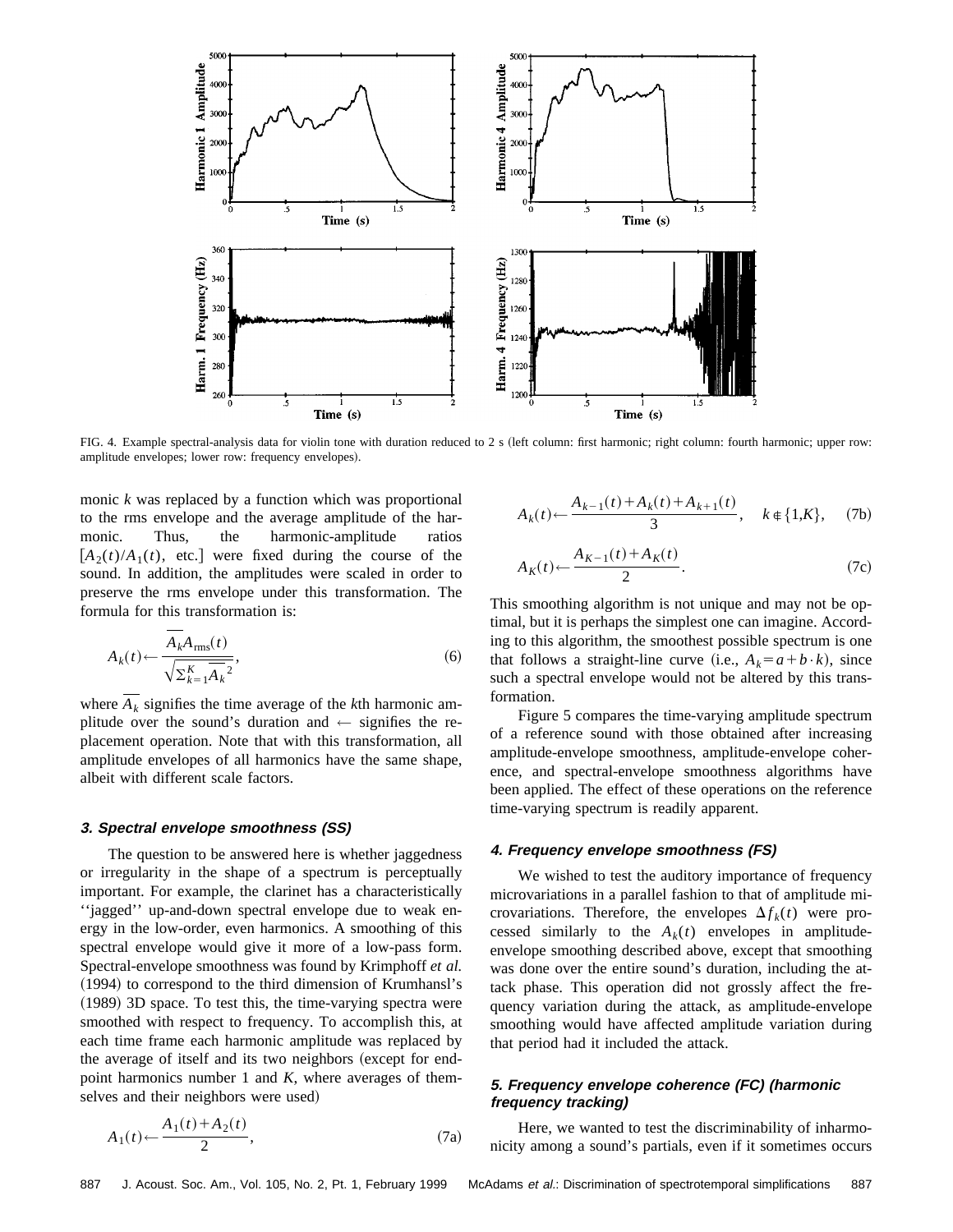

FIG. 5. Simplifications of amplitude envelopes for harmonics 1 to 8: (a) full violin-tone analysis data (reference sound) (b) after amplitude-envelope smoothing, (c) after rms envelope substitution (amplitude-envelope coherence), (d) after spectral-envelope smoothing.

only momentarily. Analogously to the amplitude-envelope coherence case, all frequency envelopes over time are tied together in a perfect harmonic relation. First, an average temporal-frequency contour was computed on the envelope for the first five harmonics, and then the individual harmonic contours were set equal to this contour multiplied by their respective harmonic numbers.

$$
f_K(t) \leftarrow kf_0(t),\tag{8}
$$

where  $\overline{f_0(t)}$  is defined by

$$
\overline{f_0(t)} = \frac{\sum_{k=1}^{5} A_k(t) (1/k) f_k(t)}{\sum_{k=1}^{5} A_k(t)}.
$$
\n(9)

With this method, the strongest harmonics among the first five receive the ''highest votes'' for determining the average fundamental frequency of the sound. The measured frequency of the first harmonic could have been used instead of  $f_0$ . However, it is possible that the first harmonic may be weak in amplitude, which with phase-vocoder analysis would result in a poorly defined frequency envelope (Moorer, 1978). This method obviates that problem.

## **6. Frequency envelope flatness (FF)**

This simplification tested listeners' abilities to discriminate the combination of no frequency variations and no inharmonicity, as after this operation is performed, neither are present in the synthesized sounds. Indeed, there is no frequency envelope, as each harmonic's frequency is set equal to the product of its harmonic number  $(k)$  and the fixed analysis frequency  $(f_a)$ . This operation had previously been found to have an effect on discrimination by Grey and Moorer (1977) and Charbonneau (1981).

Figure 6 shows a reference set of harmonic-frequency envelopes in comparison to those which have been simplified by frequency-envelope smoothing, frequency-envelope coherence, and frequency-envelope flattening.

Each simplification is accompanied by a certain amount of data reduction. Formulas for data reduction are given in Appendix B.

#### **II. EXPERIMENTAL METHOD**

#### **A. Subjects**

The 20 subjects were aged 19 to 35 years and reported no hearing problems. They included ten musicians (six males, four females) and ten nonmusicians (four males, six females). Musicians were defined as being professionals, semiprofessionals, or having at least 6 years of practice on an instrument and playing it daily. Nonmusicians were defined as having practiced an instrument for not more than 2 to 3 years in their childhood or adolescence, and no longer playing. The subjects were paid for their participation with the exception of three who were members of the auditoryperception team at IRCAM.

#### **B. Stimuli**

The seven instruments chosen belong to the air column (air reed, single reed, lip reed, double reed), string (bowed,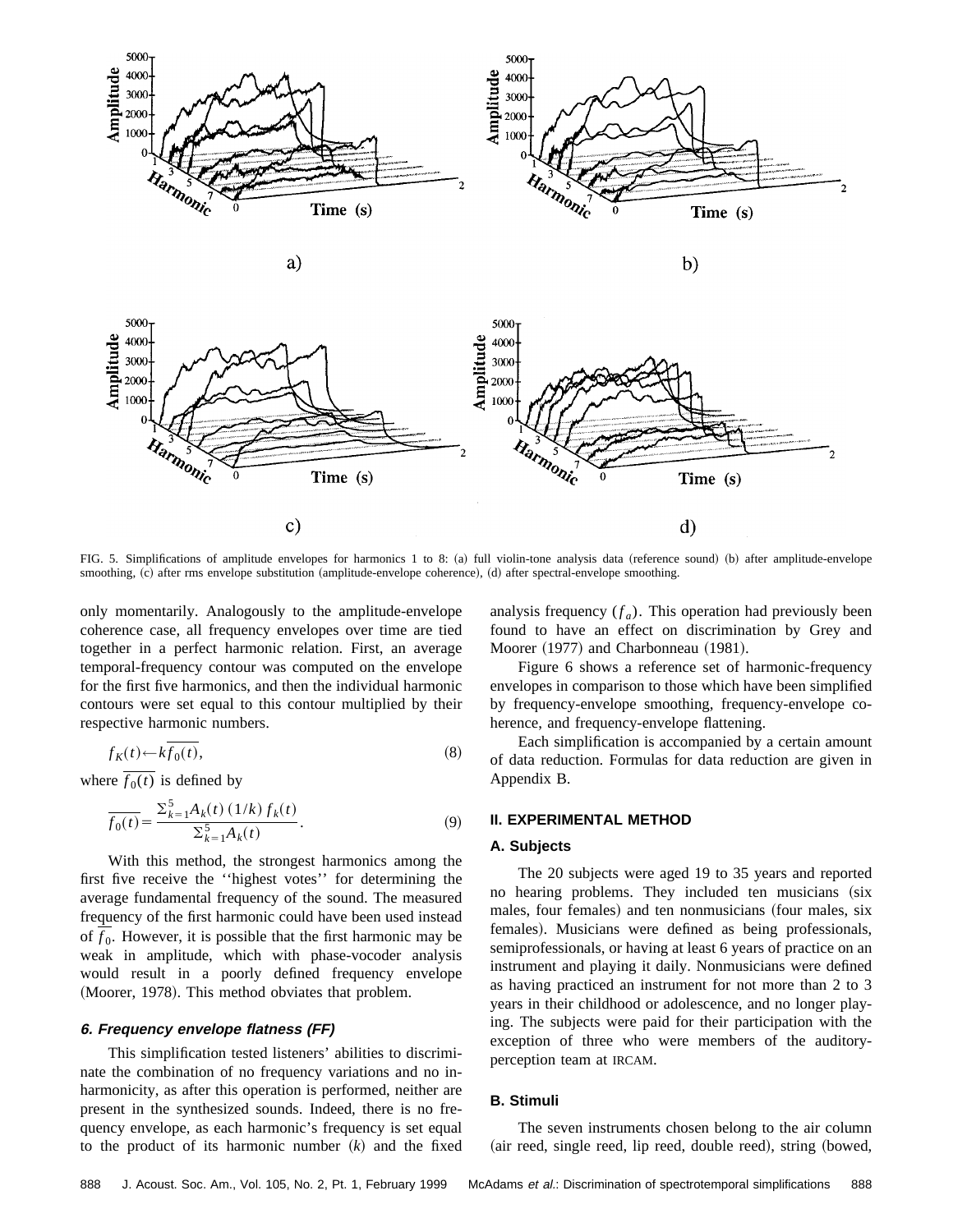

FIG. 6. Simplifications of frequency envelopes for harmonics 1 to 4: (a) full violin-tone analysis data (reference sound), (b) after frequency-envelope smoothing, (c) after average frequency-envelope substitution (frequency-envelope coherence), (d) after replacement by fixed harmonics (frequency-envelope flattening).

plucked), and bar (struck) families: clarinet, flute, harpsichord, marimba, oboe, trumpet, and violin. Each was analyzed and synthesized with the reference sound-analysis data (before modification). In no case could the original recorded sound be discriminated from the full synthesis when presented in an AA–AB discrimination paradigm at better than 64%.<sup>2</sup> The sounds were stored in 16-bit integer format on hard disk. All "reference" sounds (full synthesis) were equalized for fundamental frequency  $(311.1 \text{ Hz or } E \text{-flat } 4)$ and for duration  $(2 s)$  (see Sec. ID for a description of the technique for equalizing duration in synthesis). They were also equalized for loudness in an adjustment procedure by the authors. The different kinds of simplifications and their combinations that were applied to the stimuli are illustrated graphically in Fig. 7. Six simplifications concerned a single parameter, three concerned two parameters, and one each concerned three and four parameters. $3$  The 11 simplified sounds for each instrument were synthesized with the method described above on a NeXT computer. They were equalized for loudness within each instrument in an adjustment procedure by the authors.

## **C. Procedure**

A two-alternative forced-choice (2AFC) discrimination paradigm was used. The listener heard two pairs of sounds  $(AA-AB)$  and had to decide if the first or second pair contained two different sounds. The dependent variable was the *d*<sup> $\prime$ </sup> measure of sensitivity to the physical difference derived from signal-detection theory using a 2AFC model (Green and Swets, 1974; Macmillan and Creelman, 1991). The trial structure could be one of AA–AB, AB–AA, BB–BA, or BA–BB, where A represents the reference sound and B one of the 11 simplifications. This paradigm has the advantage of presenting to the listener both a ''same'' pair and a ''different'' pair between which the different one must be detected. All four combinations were presented for each simplification and for each instrument. The two 2-s sounds of each pair were separated by a 500-ms silence, and the two pairs were separated by a  $1$ -s silence. On each trial, a button labeled  $(in)$ French) "The first pair was different: key 1" appeared on the left of the computer screen and a button labeled ''The second pair was different: key 2'' appeared on the right. The computer would not accept a response until all four sounds in a trial had been played. This was indicated by a dimming of the labels on the buttons during sound presentation.

For each instrument, a block of 44 trials was presented to the subjects (four trial structures $\times$ 11 simplifications). Each block was presented twice in succession, and performance for each simplification was computed on eight trials for each subject. Seven pairs of blocks were presented corresponding to the seven instruments. The total duration of the experiment was about two h and 20 min. For 13 subjects, the experiment was divided into two sessions performed on different days, with four instruments on one day and three instruments on the other. For seven other subjects, it was performed in one day with several pauses between instruments.

The experiment was controlled by the PSIEXP interactive program (Smith, 1995) running on a NeXT computer. Subjects were seated in a Soluna S1 double-walled soundisolation booth facing a window through which the computer screen was visible. Sounds were converted through NeXT digital-to-analog converters, amplified through a Canford power amplifier, and then presented through AKG K1000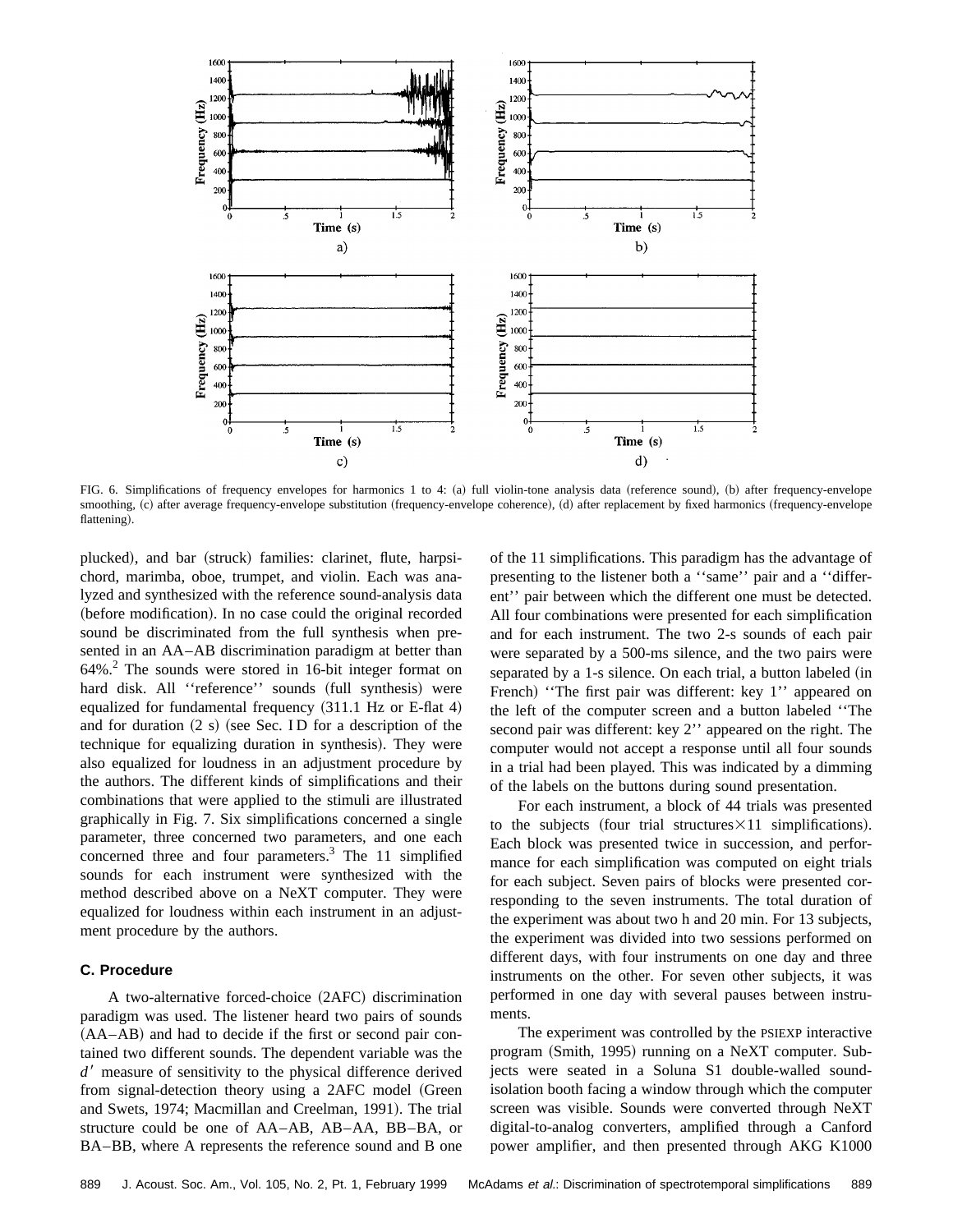

FIG. 7. Schema illustrating the accumulation of stimulus simplifications. For key, see Table II.

open-air headphones at a level of approximately 70 dB SPL as measured with a Bruel & Kajer 2209 sound-level meter fitted with a flat-plate coupler.

At the beginning of the experiment, the subject read instructions and asked any necessary questions of the experimenter. Five or six practice trials (chosen at random from the instrument being tested) were presented in the presence of the experimenter before the first block for each instrument. Then the two experimental blocks for that instrument were presented. The order of presentation of the 44 trials was random within each block, and the order of presentation of the instruments was randomized for each subject.

#### **III. RESULTS**

Discrimination rates were computed for each simplification of each instrument's reference sound across the four trial structures and two repetitions for each subject. The means across both groups of subjects for the 11 simplifications on seven instrument sounds are given in Table II and plotted in Fig. 8. Accumulated simplifications involving amplitudeenvelope coherence (AC), amplitude-envelope smoothness  $(AS)$ , and spectral-envelope smoothness  $(SS)$  are joined by lines to visualize the effect of accumulation. In general, spectral-envelope smoothness and amplitude-envelope coherence simplifications were the most easily discriminated, followed by coherence  $(FC)$  and flatness  $(FF)$  of frequency envelopes, and finally amplitude- $(AS)$  and frequency- $(FS)$ envelope smoothness. With one exception, the accumulation of simplifications improved discrimination, attaining nearly perfect discrimination for all instruments. The pattern of discrimination differences across simplification types is very different for each instrument, suggesting that the acoustic structure of each sound is affected differentially by these simplifications.

To evaluate the different factors included in this experiment, several statistical analyses were performed. The dependent variable in these analyses was the  $d'$  index of sensitivity (derived from proportion-correct discrimination rates in Table A.5.2 from Macmillan and Creelman, 1991). A global mixed analysis of variance (ANOVA) was performed on between-subjects factor musical training (2) and withinsubjects factors instrument  $(7)$  and simplification  $(11)$ . Mixed ANOVAs on musical training and simplification were also performed for the data of each instrument individually.

TABLE II. Results of discriminating six basic simplifications and five combinations of simplifications compared to the reference sounds (complete resynthesis of the originals after frequency, duration, and loudness matching). Key: AC=amplitude-envelope coherence, AS=amplitude-envelope smoothness, SS=spectral-envelope smoothness, FC=frequency-envelope coherence, FS=frequency-envelope smoothness, FF=frequency-envelope flatness, Cl=clarinet, Fl=flute, Hc=harpsichord, Mb=marimba, Ob=oboe,  $Tp =$ trumpet, Vn=violin.

|                | Instrument |      |      |      |      |      |      |      |
|----------------|------------|------|------|------|------|------|------|------|
| Simplification | C1         | Fl   | Hc   | Mb   | Ob   | Tp   | Vn   | Mean |
| AC             | 0.81       | 0.96 | 0.97 | 0.97 | 0.75 | 0.98 | 0.95 | 0.91 |
| AS             | 0.56       | 0.80 | 0.79 | 0.59 | 0.54 | 0.73 | 0.59 | 0.66 |
| SS             | 0.98       | 0.97 | 0.96 | 0.99 | 0.99 | 0.82 | 0.99 | 0.96 |
| FC.            | 0.69       | 0.72 | 0.93 | 0.50 | 0.53 | 0.77 | 0.70 | 0.69 |
| FS             | 0.56       | 0.59 | 0.84 | 0.67 | 0.72 | 0.81 | 0.69 | 0.70 |
| FF             | 0.70       | 0.72 | 0.91 | 0.62 | 0.48 | 0.82 | 0.73 | 0.71 |
| AC/FF          | 0.86       | 0.98 | 0.97 | 0.96 | 0.94 | 0.99 | 0.99 | 0.95 |
| AS/FF          | 0.69       | 0.94 | 0.92 | 0.65 | 0.81 | 0.86 | 0.71 | 0.80 |
| SS/FF          | 1.00       | 0.99 | 0.97 | 0.98 | 0.98 | 0.89 | 0.98 | 0.97 |
| AC/AS/FF       | 0.87       | 0.98 | 0.98 | 0.97 | 0.86 | 1.00 | 0.98 | 0.95 |
| AC/AS/SS/FF    | 0.99       | 0.98 | 0.98 | 0.98 | 0.99 | 0.97 | 1.00 | 0.99 |

For the data within each instrument, Tukey–Kramer HSDs ~''honestly significant differences''! were computed to determine the critical difference between condition means at a significance level of 0.05. This technique allows a robust comparison among all means of a data set by the simultaneous construction of confidence intervals for all pairs (Ott, 1993). Finally, in order to determine which simplifications were reliably different from chance performance, singlesample *t*-tests were performed against a hypothetical mean of 0.50 with probabilities being corrected for multiple tests with the Bonferroni adjustment.

#### **A. Effects of musical training**

Musicians discriminated simplifications from reference sounds slightly better overall than nonmusicians (86.8% vs 82.2%) by 3.0% to 7.1% across instruments  $[F(1,18)]$  $=8.05, p<0.05$ <sup>4</sup>. There was no interaction of this factor with other factors in the global analysis. In the individual ANOVAs, there were significant main effects of musical training for four of the seven instruments  $[$ flute:  $F(1,18)$  $=$  5.01, *p*<0.05; marimba: *F*(1,18)=9.76, *p*<0.01; oboe:  $F(1,18)=6.99, p<0.05$ ; violin:  $F(1,18)=5.70, p<0.05$ , and there were significant musical training by simplification interactions for two instruments [clarinet:  $F(10,180) = 2.93$ ,  $p$ <0.05; violin:  $F(10,180) = 2.55$ ,  $p$ <0.05]. So overall, there was a small effect of musical training that was globally reliable and present in the majority of instruments but which varied differently across simplification conditions in only two of the instruments. Given the small size of the effect, we will not consider it any further.

#### **B. Effects of instrument**

In the global ANOVA, there were highly significant effects of instrument  $[F(6,108) = 28.80, p < 0.0001]$ , simplification  $[F(10,180) = 237.97, p < 0.0001]$ , and their interaction  $[F(60,1080) = 9.87, p < 0.0001]$ . This strong interaction revealed very large differences in the effects of a given sim-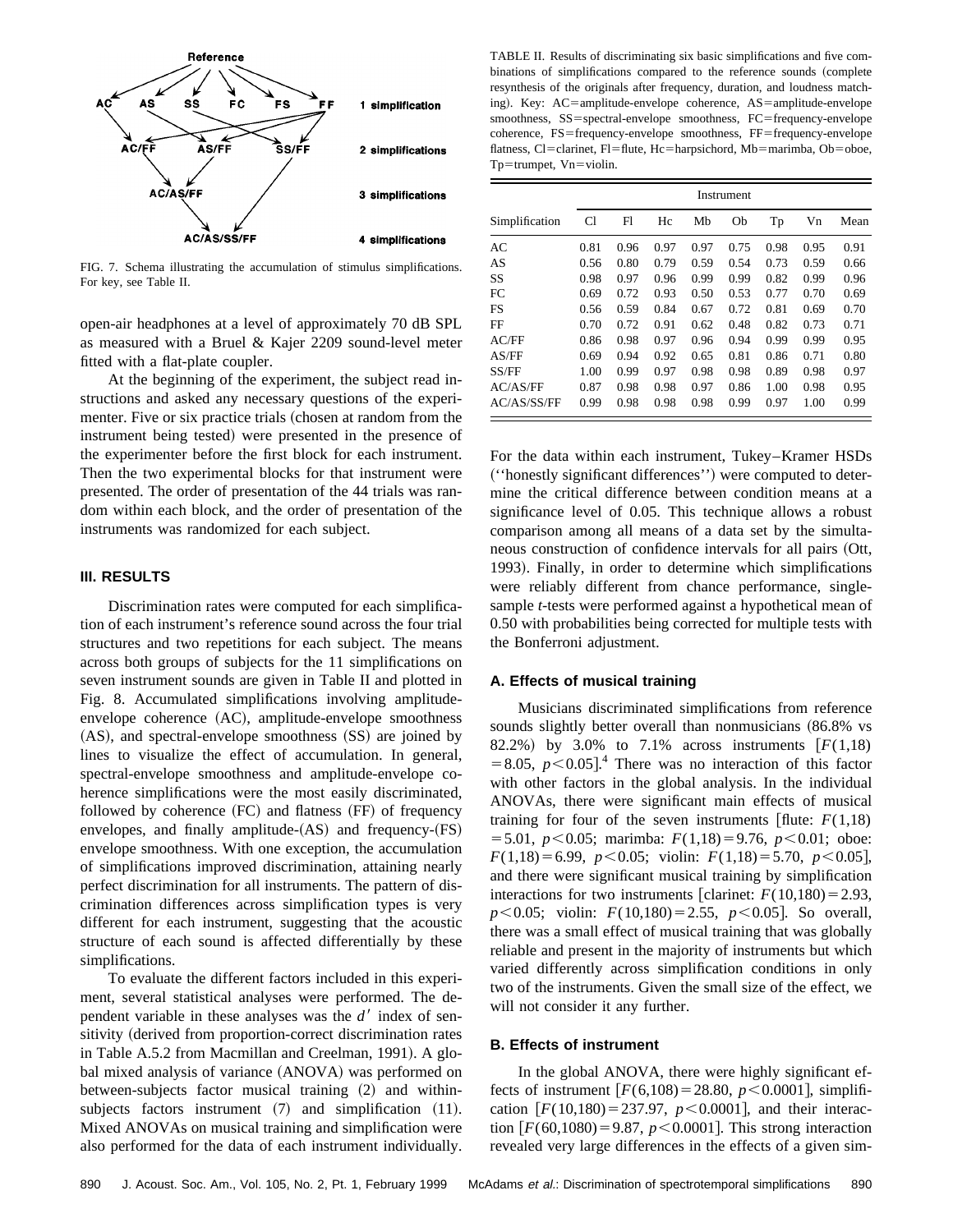

FIG. 8. Discrimination rates as a function of the number of simplifications performed on sounds from seven instruments. The letter codes refer to the simplification types (see Table II caption). Simplifications involving AS, AC, and SS are connected to visualize the effect of their accumulation. The vertical bars represent  $\pm 1$  standard error of the mean. Chance performance is at 0.5. Some points have been displaced laterally for visibility.

plification across instruments. We will therefore only consider differences among simplifications within the individual ANOVAs for each instrument.

#### **C. Effects of the simplifications and their accumulation**

The main effect of simplification was highly significant  $(p<0.0001)$  for all seven instruments [clarinet:  $F(10,180)$ ]  $=$  40.14; flute:  $F(10,180) = 41.14$ ; harpsichord:  $F(10,180)$  $=$  11.54; marimba:  $F(10,180) = 71.82$ ; oboe:  $F(10,180)$  $=$  43.40; trumpet:  $F(10,180) = 22.05$ ; violin:  $F(10,180)$  $= 81.65$ , indicating a large variation in discriminability of the different types of simplification. Single-sample *t*-tests adjusted for multiple tests indicated that only nine of the 42 single simplifications were *not* discriminated above chance. These include AS and FS for the clarinet, FS for the flute, AS and AC for the marimba, AS, FC, and FF for the oboe, and AS for the violin. Note that no single simplification is "successful" (i.e., indistinguishable from the reference sound) for all seven instruments. However, amplitudeenvelope smoothness was only reliably discriminated from the reference in flute, harpsichord, and trumpet. In order to evaluate the significance of the differences among simplifications, a clustering organization is projected onto the mean data in Fig. 9 in which means that are smaller than the critical Tukey–Kramer HSD for that instrument are enclosed in a bounded region. The critical differences are listed in Table III. In general, simplifications involving amplitude-envelope  $coherence (AC)$  and spectral-envelope smoothness  $(SS)$  are found in the highest cluster, showing near-perfect discrimination for most instruments, although AC is less well discriminated in the clarinet and oboe, and SS is less well discriminated in the trumpet.

As a general rule, the discrimination of a multiple simplification was roughly equal to the discrimination of the constituent simplification which had the highest discrimination rate. For example, take the clarinet sound. Discrimination was near chance for AS, around 70% for FF, about 80% for AC, and nearly perfect for SS. Accumulating AS and FF gave a rate no different from that for FF. Similarly, AC/FF and AC/AS/FF had rates no different from that of AC, while SS/FF and AC/AS/SS/FF were not different from SS alone. This rule held for 32 of the 35 multiple-simplification conditions. Thus, there were only three cases where the accumulation of two simplifications was better discriminated than either of the constituent simplifications: AS/FF was better than AS and FF for the flute, and AC/FF and AS/FF were better than their constituents for the oboe. There was only one case where an accumulated simplification resulted in a *decrease* in discrimination performance: AC/AS/FF was discriminated worse than AC/FF for the oboe, suggesting that the addition of the amplitude-envelope smoothness reduced the effect of amplitude-envelope coherence and/or frequency-envelope flatness. Taken together, these results suggest that it is generally sufficient to examine the individual effects of a single, ''most-potent'' simplification for each instrument to explain the behavior of their combinations. In order to compare across instruments, the discrimination rates for the six single simplifications are shown for each instrument in Fig. 10.

#### **IV. MEASUREMENTS OF SPECTRAL DIFFERENCES BETWEEN REFERENCE AND SIMPLIFIED SOUNDS**

#### **A. Amplitude and frequency errors**

The effect of the simplifications on sounds was directly measured from the analysis file data by computing normalized rms differences between reference and simplified sounds. Accordingly, for the amplitude simplifications, we measured the relative difference between reference  $(Ar)$  and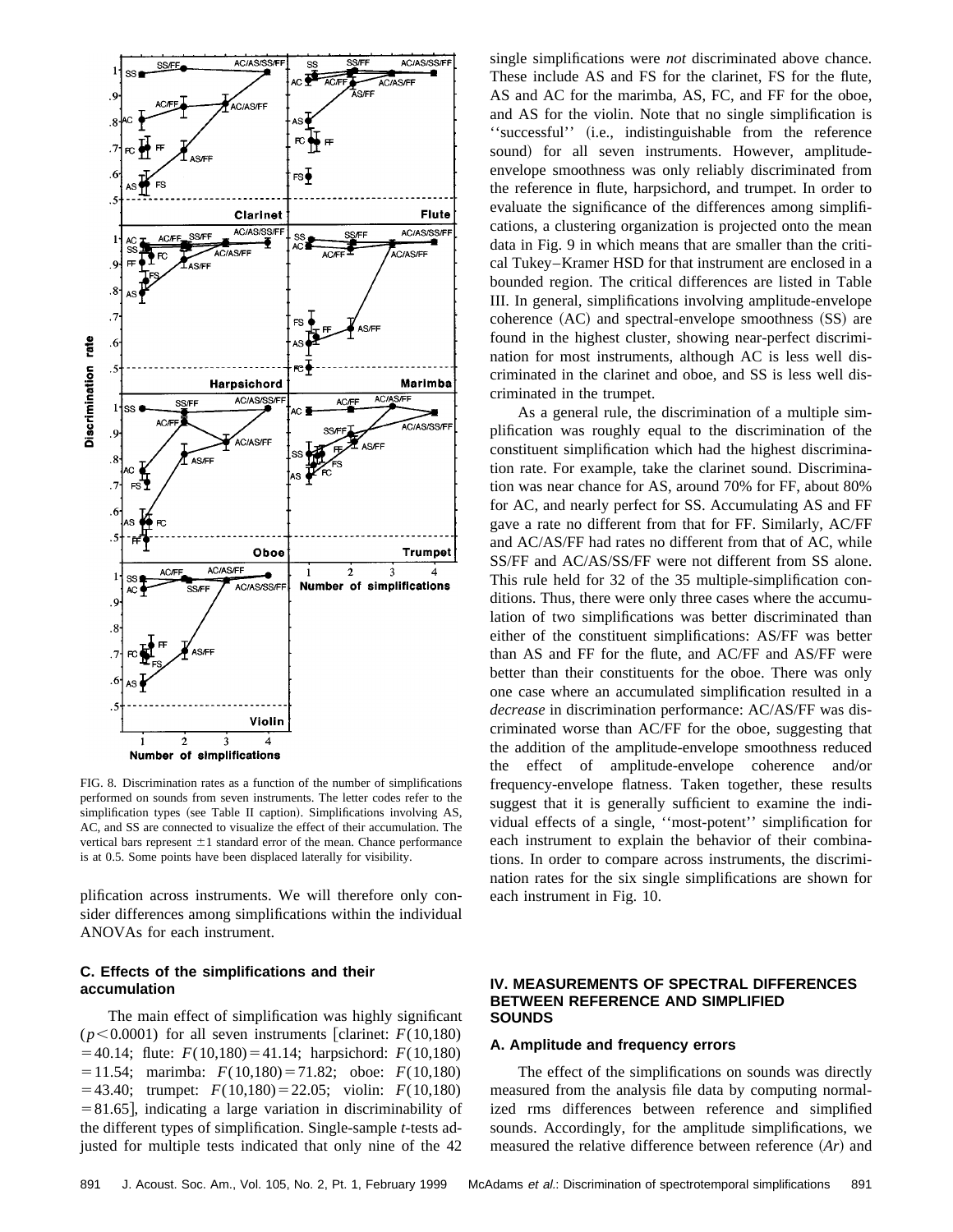

FIG. 9. Schematic representation of significant differences between means as revealed by Tukey–Kramer HSD tests. Discrimination performance is organized along the vertical dimension within each panel, as in Fig. 8. Simplifications with means whose differences are not bigger than the critical difference (see Table III) are enclosed within a bounded region. In the oboe data, for example, FF is not significantly different from AS and FC but is different from FS. However, AS and FC are not significantly different from FS.

simplified (As) time-varying amplitude spectra (which are assumed to represent sounds having the same mean frequencies and same duration) using

$$
ERR_{amp} = \frac{1}{I} \sum_{i=1}^{I} \left( \frac{\sum_{k=1}^{K} (As_k(i) - Ar_k(i))^2}{\sum_{k=1}^{K} As_k(i) \cdot Ar_k(i)} \right)^{1/2}, \quad (10)
$$

TABLE III. Critical Tukey–Kramer differences for the mean discriminations of simplifications computed across both groups of subjects.

| Instrument  | Critical difference |
|-------------|---------------------|
| Clarinet    | 0.217               |
| Flute       | 0.196               |
| Harpsichord | 0.226               |
| Marimba     | 0.187               |
| Oboe        | 0.207               |
| Trumpet     | 0.215               |
| Violin      | 0.170               |

where *i* is the number of the analysis time frame and *I* is the total number of frames.  $ERR_{amp}$  can vary between 0 and 1. In our set of sounds, it varied between about 0.01 and 0.58. With this formula, the error at any instant relative to the amplitude at that instant is computed. Due to the amplitude product in the denominator, Eq.  $(10)$  accentuates lowamplitude portions, giving them the same weight as highamplitude portions. It is assumed here that proportionalamplitude errors are more relevant than absolute-amplitude errors. The normalized squared errors are accumulated over harmonics and are then averaged over time. One could argue that this might be improved by first accumulating amplitudes by critical bands before averaging, but this would complicate the calculation considerably and would not guarantee any improved result.

In a similar manner, for the frequency simplifications, we measured the difference between reference  $(*fr*)$  and simplified (fs) series of time-varying frequency data using

$$
ERR_{freq} = \frac{1}{If_a} \sum_{i=1}^{I} \left( \frac{\sum_{k=1}^{K} \left( \frac{(Ar_k(i)(fs_k(i) - fr_k(i))}{k} \right)^2}{\sum_{k=1}^{K} Ar_k^2(i)} \right)^{1/2}.
$$
\n(11)

Frequency differences are divided by the harmonic number *k*, because we assume that they are intrinsically amplified linearly with *k*. The frequency difference for each harmonic *k* is weighted by its amplitude, giving greater votes to higheramplitude harmonics. This is beneficial because loweramplitude harmonics tend to have more oscillation in their frequency data, which is an artifact of the analysis process and not representative of the sound itself (Moorer, 1978). Besides averaging over time, we normalize by the average fundamental frequency  $(f_a)$ , so that the results are presented as a proportion of the fundamental. The values of  $ERR_{freq}$  in our set of sounds were very low (between 0.0009 and  $0.0134$ .

The amplitude and frequency-error results for the six basic simplifications for the seven instruments are shown in Tables IV and V, respectively. The mean  $d'$  scores are plotted in Fig. 11 as a function of the logarithm of the error values for the amplitude  $(a)$  and frequency  $(b)$  simplifications. Although there is some dispersion in the plot, the overall relations between listener-obtained discrimination scores and the objective measurements are clear. For most cases, larger errors predict higher sensitivity. If discrimination scores are expressed in terms of  $d'$ , log(ERR<sub>amp</sub>) explains 77% of the variance in discrimination performance for single-amplitude simplifications. The amount of variance explained increases to 88% if the outlying point due to the AC condition for the marimba is removed. Note that the various amplitude simplifications are quite different overall in their discriminability  $(AS < AC < SS)$ .

The picture is quite different for the frequency simplifications. First, the data are much more scattered, indicating that  $ERR_{freq}$  explains much less variance than did  $ERR_{amp}$  for corresponding conditions; explained variance in *d'* by  $log(ERR_{freq})$  is only 34% but increases dramatically to 57% when the outlying point due to the FF condition for the oboe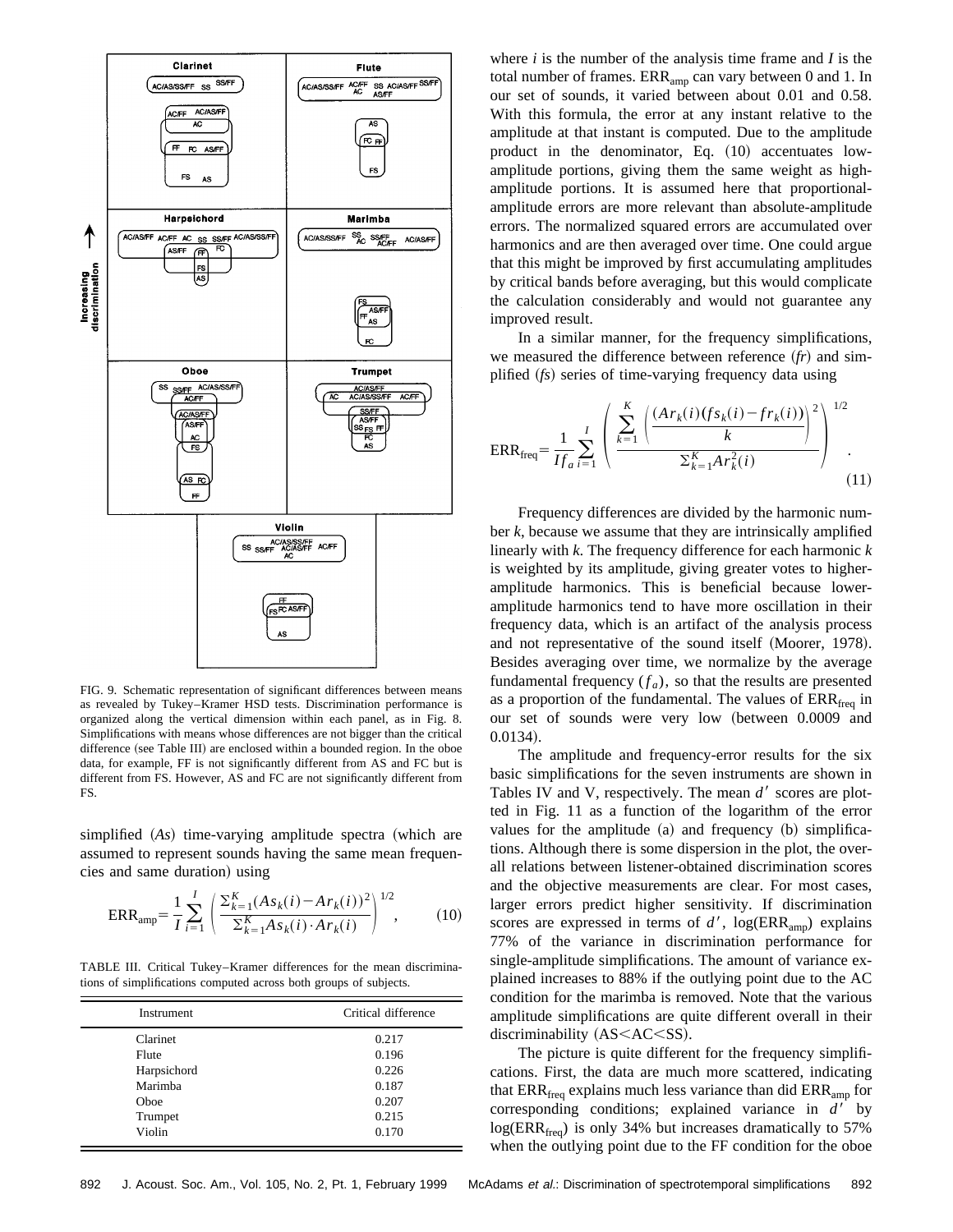

FIG. 10. Discrimination rates for the seven different instrument sounds having been simplified in six ways (see the text for a complete description). For instrument key, see Table II.

is removed. Second, there is a much greater overlap between the conditions indicating that there is a less systematic effect of the simplification condition and that each simplification type affects the various instruments to very different degrees.

#### **B. Effect of spectral-amplitude changes on centroid**

Since the centroid of the spectrum has been shown to be strongly correlated with one of the most prominent dimensions of multidimensional-scaling representations of timbral differences (Grey and Gordon, 1978; Iverson and Krumhansl, 1993; Kendall and Carterette, 1996; Krimphoff *et al.*, 1994; Krumhansl, 1989; Wessel, 1979), one might conjecture that a listener's ability to detect spectral-amplitude modifications is due to detection of attendant centroid changes rather than to the modifications themselves. Although in synthesized tones spectral centroid can be controlled independently of other spectral-amplitude modifications, they are not necessarily separable in musical instrument tones. Nonetheless, we have found them to be statistically independent to a substantial degree in a number of our stimuli.

We define time-varying normalized spectral centroid  $(SC)$  to be

TABLE IV. Relative spectral differences between reference and simplified spectra for basic and accumulated amplitude simplifications. The values represent  $ERR_{amp}$  [Eq. (10)]. Note that the values for basic simplifications and those simplifications accumulated with the FF simplification would be identical, since the FF operation has no effect on the amplitudes. For key, see Table II caption.

|                         |                | Instrument     |                |                |                |                |                |  |  |  |
|-------------------------|----------------|----------------|----------------|----------------|----------------|----------------|----------------|--|--|--|
| Simplification          | Cl             | Fl             | Hc             | Mb             | Ob             | Tp             | Vn             |  |  |  |
| AC                      | 0.100          | 0.164          | 0.204          | 0.033          | 0.122          | 0.280          | 0.350          |  |  |  |
| AS                      | 0.017          | 0.024          | 0.035          | 0.016          | 0.020          | 0.024          | 0.015          |  |  |  |
| SS                      | 0.565          | 0.324          | 0.258          | 0.505          | 0.377          | 0.143          | 0.401          |  |  |  |
| AC/AS/FF<br>AC/AS/SS/FF | 0.101<br>0.578 | 0.165<br>0.342 | 0.207<br>0.282 | 0.035<br>0.508 | 0.124<br>0.418 | 0.280<br>0.299 | 0.350<br>0.511 |  |  |  |

$$
SC(i) = \frac{\sum_{k=1}^{K} k A_k(i)}{\sum_{k=1}^{K} A_k(i)}.
$$
\n(12)

To test the degree to which an amplitude simplification affects the centroid, we calculate the rms-amplitudeweighted mean centroid change based on the centroids of the simplified  $(SCs)$  and reference  $(SCr)$  spectra:

$$
\frac{\sum_{i=1}^{I} \left| \frac{\text{SCs}(i)}{\text{SCr}(i)} - 1 \right| \cdot A_{\text{rms}}(i)}{\sum_{i=1}^{I} A_{\text{rms}}(i)}.
$$
(13)

This quantity is zero if there is no difference in centroid and it is unbounded, although for our simplifications  $\Delta SC$  attained a maximum value of 0.3.

Of course, the amplitude-envelope coherence  $(AC)$  simplification may result in a large centroid change for tones with a great deal of spectral flux, since it was designed to eliminate any centroid change during the course of a sound. However, centroid effects, some quite sizable, also occur for AS and SS operations, although the changes induced by AS are generally much less than those due to the other two amplitude simplifications. Table VI gives a list of the average relative centroid changes for the three amplitude simplifications. Mean discrimination data  $(d')$  are plotted as a function of  $\Delta$ SC in Fig. 11(c). Note that these averages are based on magnitudes of the SC changes. Further inspection of Table VI reveals that for the instruments tested, centroid increases in stimuli with spectral-envelope smoothness are always positive, whereas for the other two simplifications, the change in centroid can go in either direction—even during the sounds. The logarithm of the mean centroid change ex-

TABLE V. Relative spectral differences between reference and simplified spectra for basic frequency simplifications. The values represent ERR<sub>freq</sub> [Eq.  $(11)$ ]. Note the values for FF would override all accumulations of this operation with other simplifications. For key, see Table II caption.

|              |       | Instrument |       |       |       |       |       |  |
|--------------|-------|------------|-------|-------|-------|-------|-------|--|
| Simplication | Cl    | Fl         | Hc    | Mb    | Ob    | Tp    | Vn    |  |
| FC           | 0.001 | 0.002      | 0.010 | 0.001 | 0.003 | 0.003 | 0.003 |  |
| FS           | 0.001 | 0.004      | 0.013 | 0.003 | 0.008 | 0.004 | 0.003 |  |
| FF           | 0.002 | 0.005      | 0.013 | 0.003 | 0.010 | 0.007 | 0.004 |  |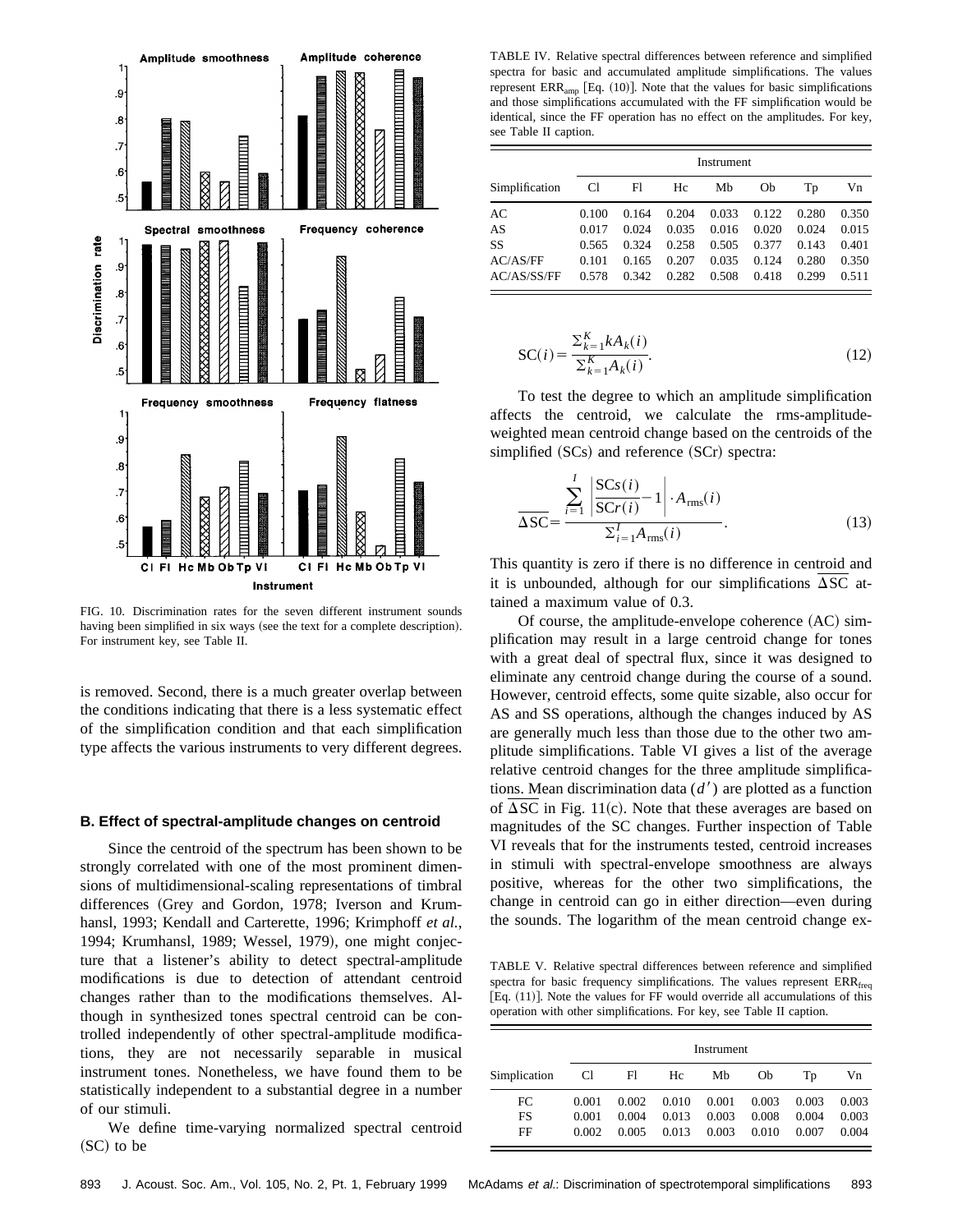

b) Spectral differences for frequency simplifications



c) Spectral centroid differences for amplitude simplifications



FIG. 11. Discrimination scores  $(d')$  plotted as functions of the logarithms of three objective measures  $\text{ERR}_{amp} (a)$ ,  $\text{ERR}_{freq} (b)$ , and  $\Delta SC (c)$  for the single amplitude and frequency-envelope simplifications indicated for each panel. The linear regression lines were computed without one outlying point indicated in each panel: Mb/AC in  $(a)$ , Ob/FF in  $(b)$ , and Mb/AS in  $(c)$ , since the removal of these single points resulted in dramatic increases in the correlation coefficients in each case (see the text for complete descriptions of the objective measures).

plains 54% of the variance in  $d'$ , but this value increases to 65% when the outlying point due to the marimba in the AS condition is removed.

#### **V. DISCUSSION**

The discrimination data show that the sensitivity of listeners to simplifications of musical instrument spectra depends on the parameter modified and the instrument sound processed, while being relatively unaffected by the musical training of the listeners. The interaction between type of simplification and instrument is most likely due to a combination of the perceptual salience of the parameter simplified and the strength of that parameter in the particular sound. From Fig. 10 it is quite obvious that spectral-envelope smoothness and amplitude-envelope coherence are the most discriminable simplifications. However, spectral-envelope smoothness causes a smaller perceptual change for the trumpet than the other instruments, which is not unexpected since its spectrum is quite smooth to begin with. For this latter instrument, amplitude-envelope coherence is the most discriminable simplification, due to the strong degree of spectral flux present in brass tones (Grey, 1977). Further, the amplitude-envelope coherence simplification is much less discriminable for the clarinet and oboe because their spectra do not undergo as much spectral flux as most other instruments (Grey, 1977).

The other simplifications result in lesser discrimination scores, either because these involve parameters of lesser perceptual salience or because the parameters have insufficient strength to result in higher scores. Again, scores depend on the instrument tested. Amplitude-envelope smoothness seems to be most important for the flute, trumpet, and harpsichord, the former two because of their relatively large temporal variations and the latter because of its effect on the decay curves.

Objective measures of average spectral  $(\Delta SC)$  and spectrotemporal change ( $ERR_{amp}$ ,  $ERR_{freq}$ ) were developed in an attempt to quantify the acoustic cues that give rise to the discrimination performance. Figure 11 clearly shows that the three amplitude simplifications  $(AC, AS, and SS)$  have different effects on changes in amplitude-envelope structure and consequently that they are discriminated to differing degrees as well. Spectral-envelope smoothness is almost always the most easily detected, followed by amplitudeenvelope coherence, and finally by amplitude-envelope

TABLE VI. Average relative-magnitude change of centroid  $[\overline{\Delta SC}$ , Eq. (13)] for the three basic amplitude simplifications and two accumulations of those simplifications. Note that centroids would not be appreciably affected by the FF simplification since the frequency variations were less than 1% during the significant amplitude portions of the sounds. A minus sign indicates that, on average, the centroid for the simplified sound decreased compared to the reference sound. For key, see Table II caption.

|                                                   | Instrument                                     |                                           |                                                               |                                                          |                                                |                                           |                                                |
|---------------------------------------------------|------------------------------------------------|-------------------------------------------|---------------------------------------------------------------|----------------------------------------------------------|------------------------------------------------|-------------------------------------------|------------------------------------------------|
| Simplification                                    | Cl                                             | Fl                                        | Hc                                                            | Mb                                                       | Ob                                             | Tp                                        | Vn                                             |
| AC.<br>AS<br>SS<br><b>AC/AS/FF</b><br>AC/AS/SS/FF | 0.031<br>$0.005(-)$<br>0.039<br>0.031<br>0.058 | 0.045<br>0.023<br>0.041<br>0.046<br>0.061 | $0.279(-)$<br>$0.015(-)$<br>0.047<br>$0.282(-)$<br>$0.284(-)$ | $0.118(-)$<br>$0.054(-)$<br>0.299<br>$0.117(-)$<br>0.359 | 0.038<br>$0.002(-)$<br>0.023<br>0.038<br>0.038 | 0.166<br>0.005<br>0.012<br>0.166<br>0.168 | 0.155<br>$0.012(-)$<br>0.042<br>0.156<br>0.156 |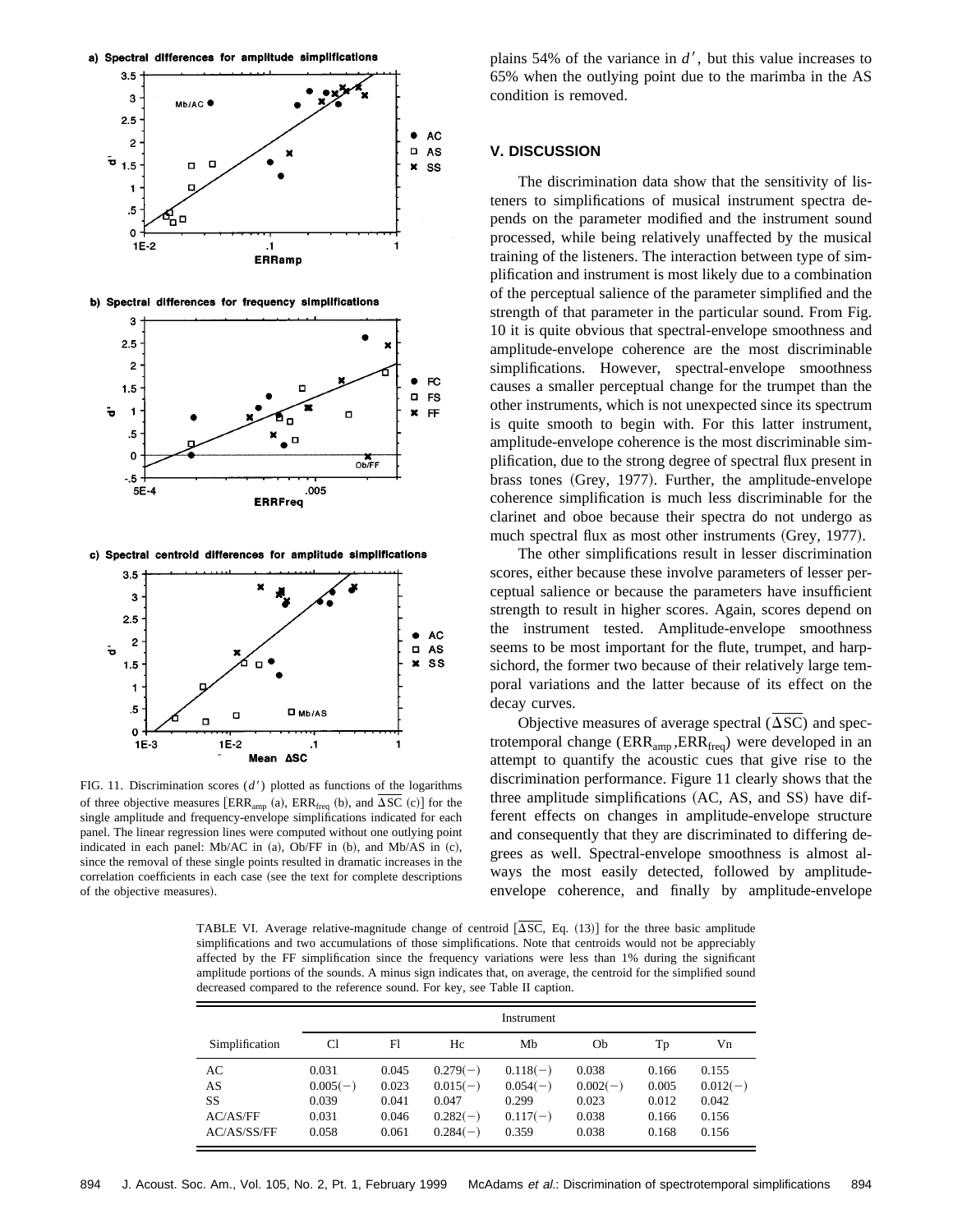smoothness, which gives performance not far from chance for four of the seven instrument sounds.

Similarly, note that for most sounds the effect of amplitude-envelope smoothness on spectral centroid change  $(mean=0.016)$  is much less than that of amplitude-envelope  $coherence (0.119)$ , with the flute being the only exception  $(0.023 \text{ vs } 0.045, \text{ respectively})$ . Indeed, the flute has a comparatively high discrimination score for amplitude-envelope smoothness  $(0.80)$ , whereas the marimba with amplitude smoothness has a moderately high spectral-centroid change  $(0.054)$  and a relatively low discrimination rate  $(0.59)$ . Also, surprisingly, the flute has a high discrimination score for the amplitude-coherence simplification  $(0.96)$ , even though its change of centroid  $(0.041)$  is slightly less than the amplitudebased simplifications (overall mean for the three,  $0.045$ ). On the other hand, we see that in comparison to the amplitudeenvelope coherence, spectral-envelope smoothness causes moderate to high centroid changes  $(0.02-0.30)$ , with the trumpet  $(0.01)$  being the obvious exception as mentioned above. The marimba exhibits a large relative centroid change  $(0.30)$ , but this is true because the marimba's sound is dominated by its fundamental. In this case, spectral-envelope smoothness makes a profound change by introducing a second harmonic which was originally nonexistent. Note, however, that spectral-envelope smoothness will have an effect on any jagged spectrum, regardless of whether the spectrum is changing or not, whereas amplitude-envelope coherence only affects sounds with time-varying spectra. Since spectral-envelope smoothness inherently affects the centroid, we cannot tell whether discrimination is due to this effect or directly to the change of spectral-envelope fine structure, but it is probably due to a combination of these effects.

All of the amplitude simplifications produce changes in both  $ERR_{amp}$  and  $\Delta SC$  measures. Further, these two objective measures partially explain the variance in discrimination performance and yet are not strongly correlated between them  $(r=0.61)$ . This suggests that they may both contribute to the discrimination of amplitude-related changes in the spectrotemporal morphology of the simplified instrument sounds. To test this idea, the logarithms of both parameters were selected as independent variables in a stepwise regression across single-amplitude simplifications with  $d<sup>2</sup>$  as the dependent variable. This technique tests the independent contribution of each parameter, which only enters the regression if its contribution is statistically significant (*F*-to $enter=4$ , in our case). Both parameters successfully enter into the regression. The final result is given by the following linear regression equation, by which 83% of the variance in the data is explained:

$$
d' = 4.34 + 1.35 \cdot \log(\text{ERR}_{\text{amp}}) + 0.64 \cdot \log(\Delta \text{SC}).
$$
 (14)

It becomes clear from this analysis that there are at least two perceptual cues contributing to discrimination performance in these sound simplifications.

The striking thing about the frequency-related simplifications is their relative weakness in creating discriminable differences in the stimuli. This result may be due primarily to the fact that, in normal instrument sounds without vibrato, the amount of frequency variation is relatively small. Indeed, as can be gleaned from Table V, the largest change in frequency variation created by flattening or smoothing the frequency envelopes is for the harpsichord and is on the order of 1.3%; the next largest is on the order of 1% produced by frequency flattening of the oboe. It is perhaps surprising, therefore, that so much has been written in the literature about the importance of frequency microvariations in the creation of naturalness in synthetic sounds (Dubnov and Rodet, 1997; McAdams, 1984; Sandell and Martens, 1995; Schumacher, 1992). Nonetheless, there are certainly classes of musical sounds where pitch contour plays an important role in musical expressiveness, such as vibrato and portamento, particularly in vocal and bowed-string sounds.

The effect of combining amplitude-related and frequency-related cues for the accumulated simplifications is less clear in the data, however. In a stepwise regression of the entire set of  $d'$  scores on all three objective measures, only ERR<sub>amp</sub> entered significantly into the regression and then explained only 63% of the total variance. So, while individual cues seem to explain a large portion of the variance for the basic simplifications, their combined use in judging accumulated simplifications remains uncertain. This may be due in part to the judgment strategy discussed above, namely that listeners respond to the most salient parameter in an accumulation of parameters. In the discrimination data, there are only four out of 35 cases where an accumulation gives higher discrimination scores than the best of its component simplifications: AC/FF is better than either component for the oboe, and AS/FF is better than either component for clarinet, flute, and oboe. If our objective measures are truly indicative of the perceptual cues being used by listeners to perform the task, they should have a similar pattern to the discrimination data with accumulations having the same or slightly higher values than their constituent simplifications. Globally this is the case (see Tables IV, V, and VI):  $AC/$ AS/FF is approximately equal to AC for all seven instruments in terms of both  $ERR_{amp}$  and  $\Delta SC$ , and  $\Delta C/AS/SS/FF$ is approximately equal to or slightly higher than SS or AC in all seven instruments in terms of  $ERR_{amp}$ , although it is quite a bit higher for clarinet, flute, and marimba in terms of  $\Delta$ SC. The combination of the psychophysical data and the objective measurements would thus seem to globally support the most-potent cue judgment strategy.

#### **VI. CONCLUSIONS**

The results of this study point very strongly to  $(1)$ spectral-envelope shape (jagged vs smooth) and (2) spectral flux (time variation of the normalized spectrum) as being the most salient physical parameters that we have studied related to timbre discrimination, followed in order by  $(3)$  the presence of frequency variation,  $(4)$  frequency incoherence  $(in-)$ harmonicity),  $(5)$  frequency microvariation, and  $(6)$  amplitude microvariation. Simplifications (reductions or eliminations) of these parameters give rise to changes in the spectrotemporal morphology of an instrument sound's sensory representation, to which both musician and nonmusician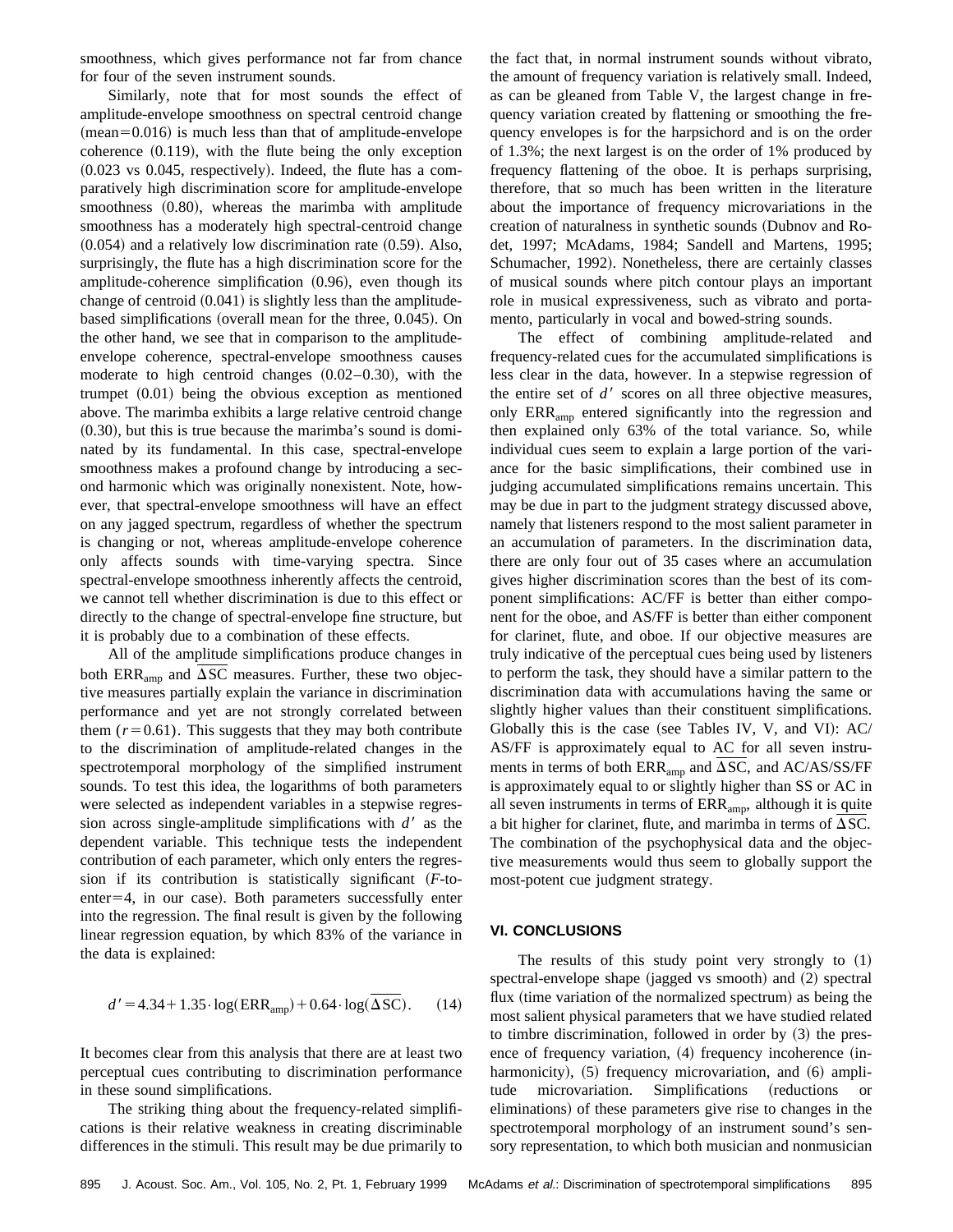listeners are very sensitive. This sensitivity is only slightly greater in musicians than in nonmusicians. The level of discrimination resulting from the modifications was globally greater for the amplitude simplifications than for the frequency simplifications, with the exception of amplitude smoothing. Thus, musical-sound synthesis should pay particular attention to spectral-envelope fine-structure and spectral flux if a high degree of audio quality is to be ensured.

Objective measures were defined that predict a great deal of the discrimination performance. These measures are related to changes in the amplitude envelopes and the spectral centroid for amplitude simplifications, and to changes in the frequency envelopes for frequency simplifications. Since discrimination can be predicted by physical measurement of differences in the time-varying spectra, it appears that the importance of these parameters is in direct proportion to the extent to which they actually vary in musical sounds, as we have shown with the strong interaction between simplification type and musical instrument. Further work is needed to examine the relative perceptual sensitivity of listeners to these different physical factors. We have also shown that if several parameters are varied simultaneously, listeners appear to use the most salient one, and their discrimination performance can, for the most part, be predicted on the basis of it alone. While it is likely that this acute sensitivity to the fine-grained spectral and temporal structure of the musical sounds exists across the entire range of pitch, dynamics, and articulation possible on each instrument, further research will be needed to determine the relative importance of the different objective parameters in different regions of an instrument's musical ''space.''

#### **ACKNOWLEDGMENTS**

We would like to thank Sophie Savel for running subjects in the control experiment, Bennett Smith for the wonders of PSIEXP, as well as John Hajda and two anonymous reviewers for helpful comments.

#### **APPENDIX A**

We can write the reduced-duration harmonic amplitude envelope as

$$
A_k(t) \leftarrow \begin{cases} A_k(t), & 0 \le t < t_1, \\ (1 - \alpha(x)) \cdot A_k(t) + \alpha(x) \cdot A_k(t + t_2 - t_3), \\ t_1 \le t < t_3, \\ A_k(t + t_L - 2), & t_3 \le t \le 2, \end{cases} (A1)
$$

where

$$
t_3=2-(t_L-t_2)
$$
,  $\alpha(x)=3x^2-2x^3$ ,  $x=\frac{(t-t_1)}{(t_3-t_1)}$ ,

and  $t_L$  is the duration of the original sound.

Note that  $\alpha(x)$  is a cubic spline with the following properties:

- (1) The derivative of  $\alpha(x)$  with respect to *x* is zero at *x*  $=0$  and  $x=1$ ,
- $(2) \ \alpha(0)=0,$
- $\alpha(1)=1.$

The same method obviously applies to the harmonicfrequency envelopes.

#### **APPENDIX B**

Since the data rate for each harmonic amplitude or frequency envelope is originally  $2f_a$ , the overall data rate for *K* harmonic amplitude and frequency envelopes is  $4K \cdot f_a$ .

Amplitude-envelope smoothing (AS) and frequencyenvelope smoothing (FS) essentially reduce the data rate for each harmonic envelope from  $2f_a$  to  $2f_c$ , where  $f_c$  is the filter cutoff frequency. If only amplitude-envelope smoothing were applied, the data rate for *K* harmonics would be reduced to  $2K \cdot f_c + 2K \cdot f_a = 2K \cdot (f_c + f_a)$ . In our case, since  $f_a$ =311 Hz and  $f_c$ =10 Hz, the data reduction factor would be  $4.311/[2(10+311)] = 1.94$ . The same result would apply if only frequency-envelope smoothing were applied. On the other hand, if both were applied the new total data rate would be  $4K \cdot f_c$ , and the data reduction factor would be  $f_a/f_c$ . In our case, this is 311/10=31.1, i.e., there is only a substantial overall data reduction if both amplitude- and frequency-envelope smoothing are applied.

Spectral-envelope smoothing does not reduce the data rate very much, at least not with the current definition of smoothing. Since the order of the smoothing function is 2, the reduction is approximately a factor of 2.

Amplitude- (AC) and frequency coherence (FC) simplifications essentially replace multiple envelopes by single envelopes. If one of these simplifications were applied, the data rate falls from  $4K \cdot f_a$  to  $2K \cdot f_a + 2f_a = 2(K+1) \cdot f_a$ . So, the data reduction factor would be approximately 2. If both were applied, the data reduction factor would be exactly *K*, the number of harmonics. In our case, this varies from 30 to 70, depending on the instrument.

The data rate for flattened frequency envelopes is zero. So, if frequency flattening (FF) is applied, the data rate goes from  $4K \cdot f_a$  to  $2K \cdot f_a$ , a factor of 2 reduction.

Data rates after combinations of data simplifications can be calculated from the individuals. For example, if AC and FF are combined, the data rate becomes  $2f_a$ . For AS and FF, it would be  $2K \cdot f_c$ . For SS and FF, it is  $K \cdot f_a$ . For AC, AS, and FF, it is  $2f_c$ . For AC, AS, SS, and FF, it is just  $f_c$ . The corresponding data-reduction factors are for AC/FF, 2*K*; for AS/FF,  $2f_a/f_c$ ; for SS/FF, 4; for AC/AS/FF,  $2K \cdot f_a/f_c$ ; for AC/AS/SS/FF;  $4K \cdot f_a/f_c$ .

<sup>&</sup>lt;sup>1</sup>We were unable to find a trumpet tone of suitable quality recorded at E-flat 4, so we used a tone recorded by author J.B. which was within a whole tone of that pitch, *F*4. When resynthesized at E-flat 4, it sounded perfectly natural to all of the authors.

<sup>&</sup>lt;sup>2</sup>A control experiment designed to test discrimination of the digitized recordings and the fully analyzed–resynthesized sounds was conducted with six listeners. Each subject performed 40 trials for each instrument using the paradigm described in Sec. II C. The discrimination rates for oboe, clarinet, flute, harpsichord, marimba, trumpet, and violin were 0.62, 0.54, 0.59, 0.64, 0.53, 0.57, and 0.53, respectively. Chance performance would be at 0.50 in this two-alternative forced-choice paradigm. Discrimination rates above